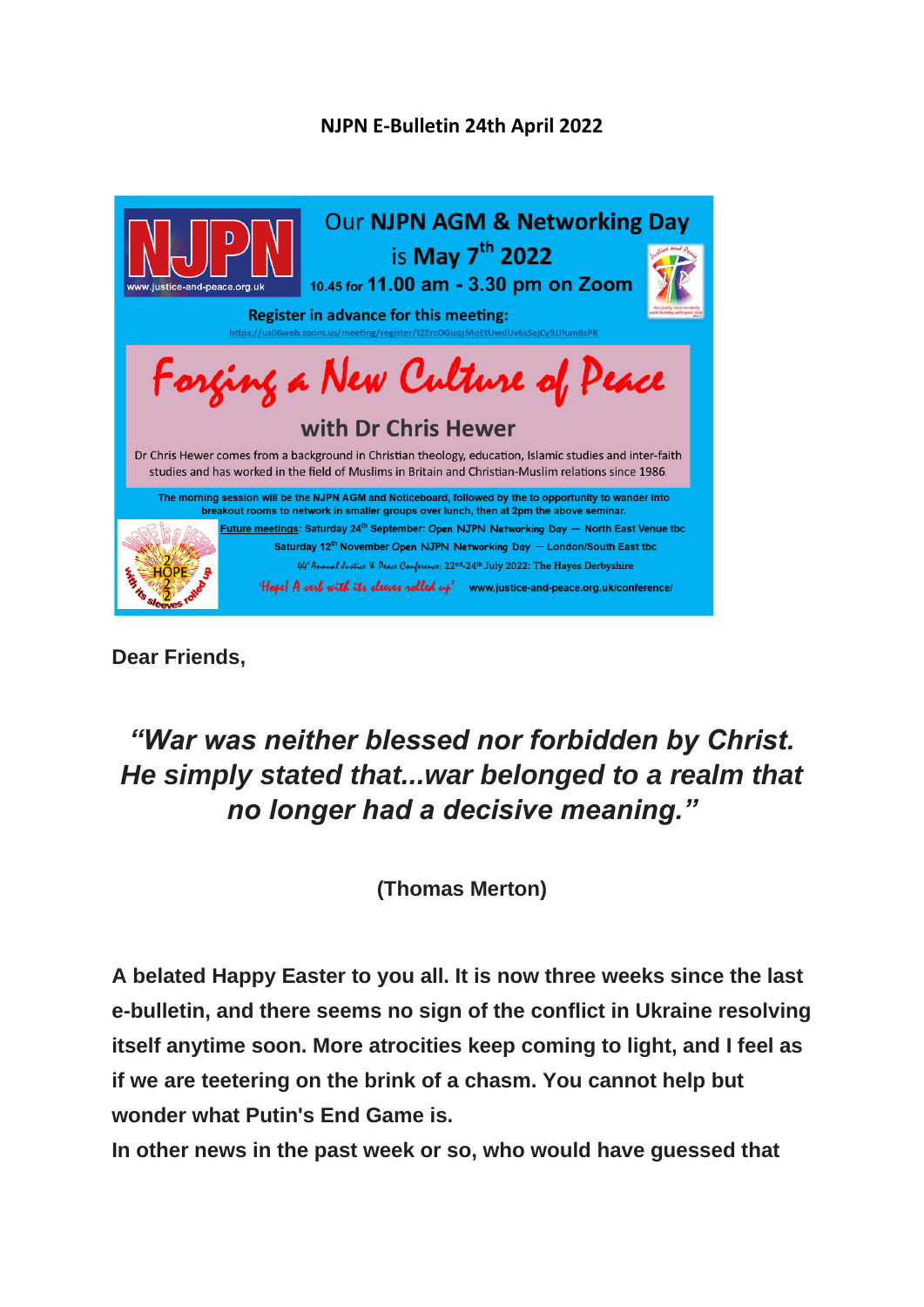**the Government would have come out with a plan to ship migrants entering the country illegally off to Rwanda. Our Action of the Week covers this in more depth.**

**Talk about using it as a smokescreen to take attention away from the fines being given out to our Prime Minister and his colleagues, for breaking their own rules during Covid! I have no words that adequately describe how I feel about this Government, but after overhearing a radio interview with a woman in the street who said quite simply "I am sick of hearing about it all, just let them get on with the job," I realised that the Government go unchallenged by the general public, purely because these things come up so frequently that many just shut their ears to it.**

**All being well, the next edition should be out around the 8th May, but it will be the same weekend as our virtual** [AGM and Networking](https://justice-and-peace.us7.list-manage.com/track/click?u=43dc262537b1536e87dc04eca&id=64cefd6786&e=21ab98db78)  [Day](https://justice-and-peace.us7.list-manage.com/track/click?u=43dc262537b1536e87dc04eca&id=64cefd6786&e=21ab98db78) **(details of which are in the Events Section), so it may be a little later.**

**God bless, Sharon (Editor)**

**E-Bulletin Contents: -**

## **\*\*\*ACTION OF THE WEEK\*\*\***

## **News and Comment**

- **1. Ukraine (includes an Action)**
- **2. Climate/Environment (including Actions)**
- **3. Synod News**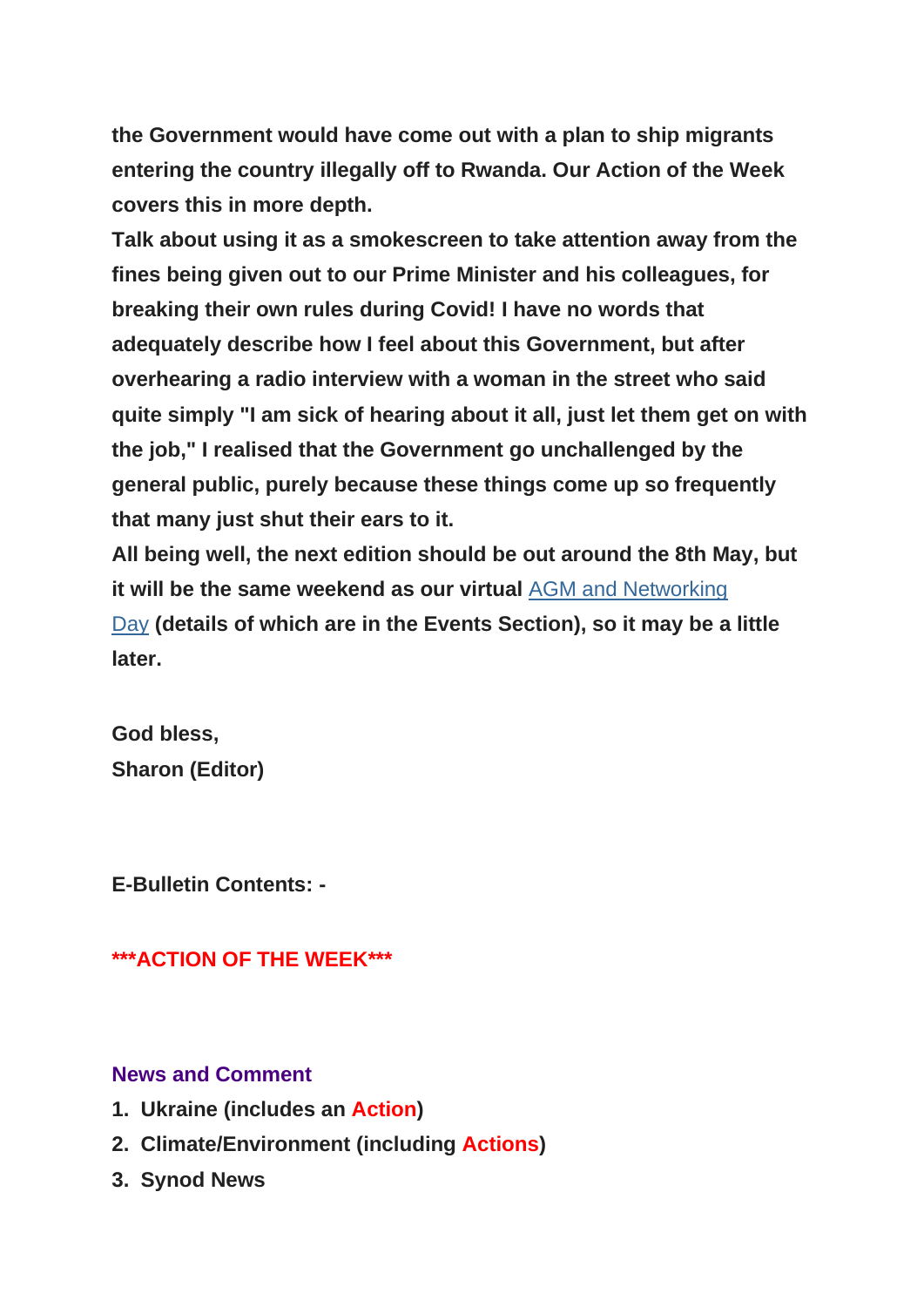- **4. On War and Peace**
- **5. Poverty (includes an Event)**
- **6. News on the Chocolate Front**
- **7. New project supports women leaving prison**
- **8. NJPN Blog through ICN**

## **Newsletters**

- **9. Joint Public Issues Team**
- **10. Catholic Concern for Animals**
- **11. World Future Council**
- **12. The Boaz Trust**
- **13. Refugees at Home**

## **Events (\*\*\*this week marked by \*\*\*)**

- **14. \*\*\*26th April\*\*\* - David Goodbourn Lecture - After Pestilence**
- **15. \*\*\*27th April\*\*\* – Biofuelwatch - Stop Burning Trees**
- **16. 30th April - 2nd May - Essex Green Weekend**
- **17. 30th April - 2nd May - May Day Events for Trade Unionists and Climate Activists**
- **18. 4th May - COP26 Coalition - All-Coalition Transition Meeting**
- **19. 7th May - NJPN AGM and Networking Day via Zoom**
- **20. 7th, 11th and 21st May - Pact Just People Events**
- **21. 14th May - End Apartheid/Free Palestine**
- **22. 14th May - 25th June - Groundswell Events**
- **23. 15th - 27th May - Intensive Course in Peacemaking**
- **24. 21st May - Global Justice Now - Day of Action against Corporate Courts**
- **25. 22nd - 29th May - Laudato Si' Week**
- **26. 4th June - Finding Jesus in the Eucharist, the Poor and in Creation**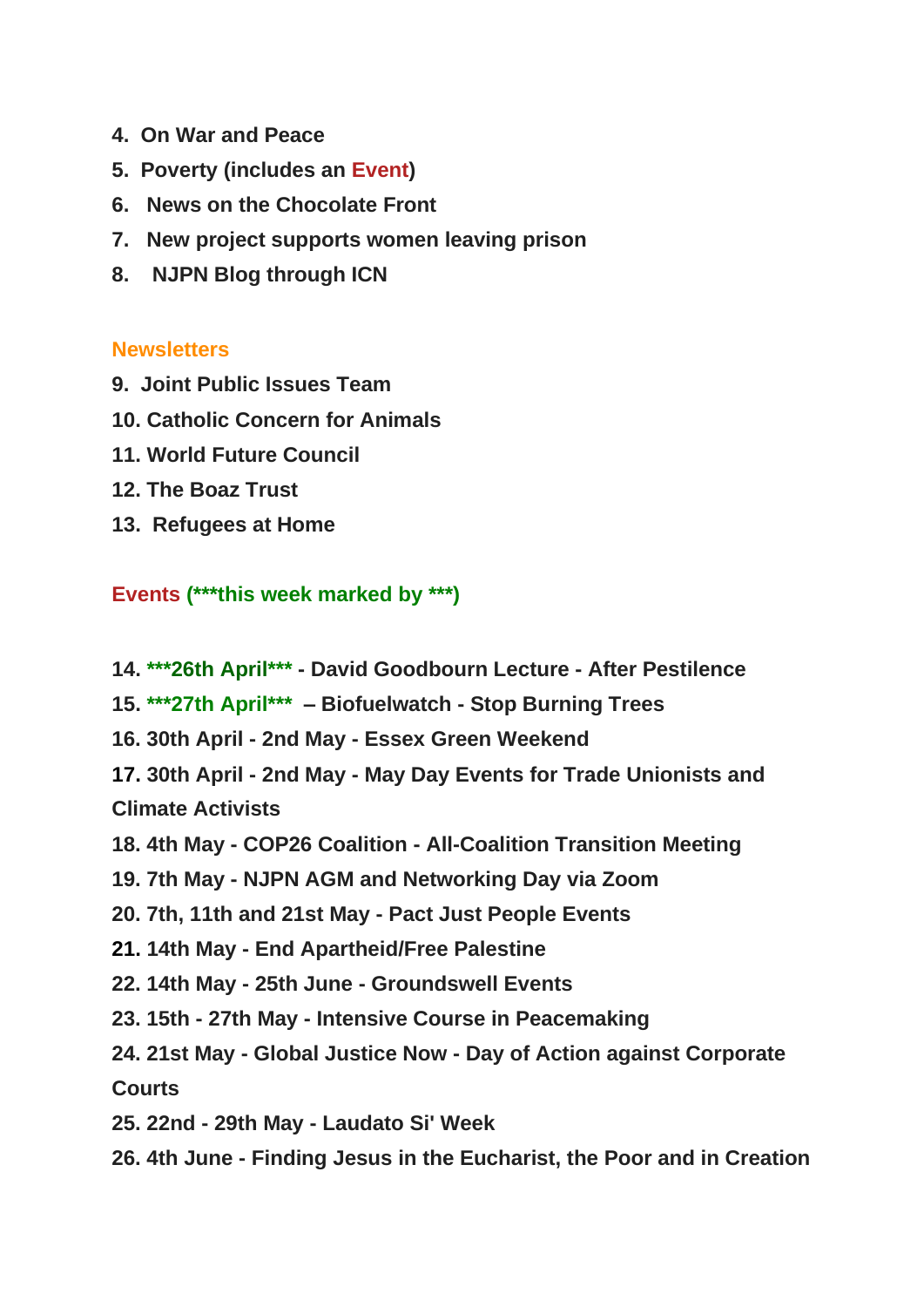**27. 11th June - From the Ground Up: unearthing hope and seeking justice**

**28. 12th June - Tax Justice Sunday**

**29. 18th June - Pax Christi AGM**

**30. 25th June - JPIC Spring Assembly**

**31. 8th - 10th July 2022 - Reinventing Radical (Student Christian** 

**Movement)**

**32. 22nd - 24th July - NJPN Annual Conference**

**33. 2nd - 4th September - We Move: Race Equality & Migrants Rights Summit**

**34. 17th September - JPIC Golden Jubilee Celebration**

**35. 7th - 8th October - Green Christian Conference**

#### **Actions**

- **36. It's time to fix the food system**
- **37. Prevent extraction of coal in the La Puente Pit**
- **38. Councils: Ban the Bailiffs**
- **39. Stop Arming Israel**

#### **40. Vacancies - various**

#### **The Last Word**

**41. A Ukrainian Prayer by John Rutter**

**See below for: -** *Note on Data Protection About these E-Bulletins Donate to NJPN*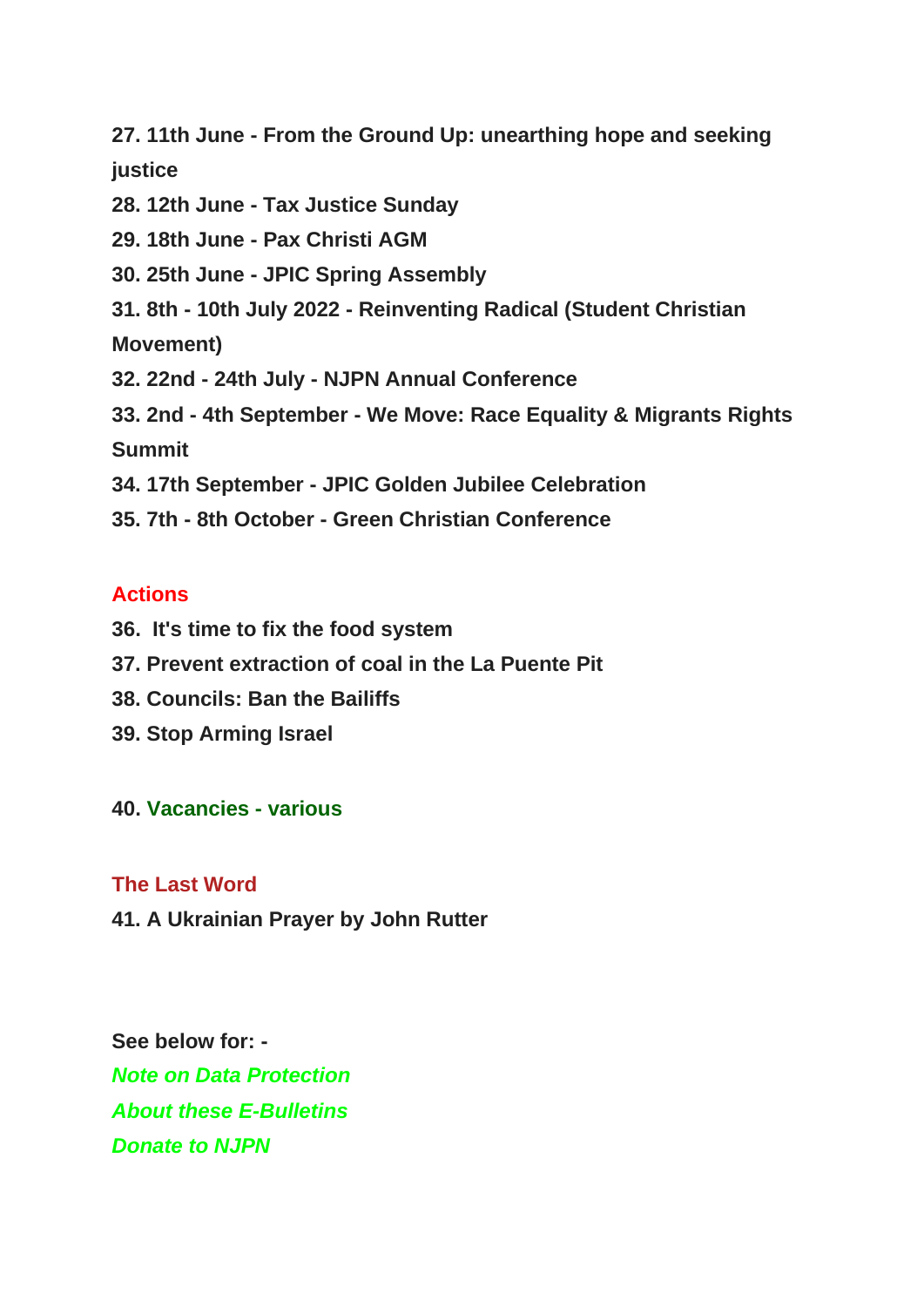

## [TAKE ACTION: STOP PLANS TO EXILE REFUGEES TO RWANDA](https://justice-and-peace.us7.list-manage.com/track/click?u=43dc262537b1536e87dc04eca&id=bcf0e3232c&e=21ab98db78) [EMAIL YOUR MP TODAY](https://justice-and-peace.us7.list-manage.com/track/click?u=43dc262537b1536e87dc04eca&id=bcf0e3232c&e=21ab98db78)

## **Safe Passage writes: - Banishing refugees to Rwanda is not a solution to the tragedy of deaths in the channel.**

## [Email your MP](https://justice-and-peace.us7.list-manage.com/track/click?u=43dc262537b1536e87dc04eca&id=3fb3284638&e=21ab98db78) **saying no to offshoring of refugees.**

So many people and charities are lambasting the Government over their plans, and it comes to something when the UN refugee agency condemns the UK Government over it. [The Guardian](https://justice-and-peace.us7.list-manage.com/track/click?u=43dc262537b1536e87dc04eca&id=52ab1bf97a&e=21ab98db78) reports on this.

Through [Independent Catholic News,](https://justice-and-peace.us7.list-manage.com/track/click?u=43dc262537b1536e87dc04eca&id=8423627717&e=21ab98db78) Seeking Sanctuary have expressed their shock at the Government proposals. Phil Kerton writes: - "*Our response to the evils of human trafficking involves identifying and prosecuting those responsible. However, tougher border security and a less generous asylum system will be counter productive and risk driving more people into the hands of criminals. Alongside a strong response to organised crime, we should provide safe and legal routes to sanctuary, whilst also ensuring that victims are never criminalised."*

Their shock is also mirrored by the [Jesuit Refugee Service.](https://justice-and-peace.us7.list-manage.com/track/click?u=43dc262537b1536e87dc04eca&id=1364df69ea&e=21ab98db78) Plus there is a petition at the end of their article.

[The Boaz Trust](https://justice-and-peace.us7.list-manage.com/track/click?u=43dc262537b1536e87dc04eca&id=20ac89876c&e=21ab98db78) have produced their statement, and say: - *Not only do these proposals show a complete disregard for the 1951 UN Refugee Convention, they are also completely unworkable and would be at huge cost to the UK taxpayer. The failed use of offshoring by the Australian government has shown itself to be a morally bankrupt concept, contravening detainees' human rights, and removing any proper accountability or scrutiny.*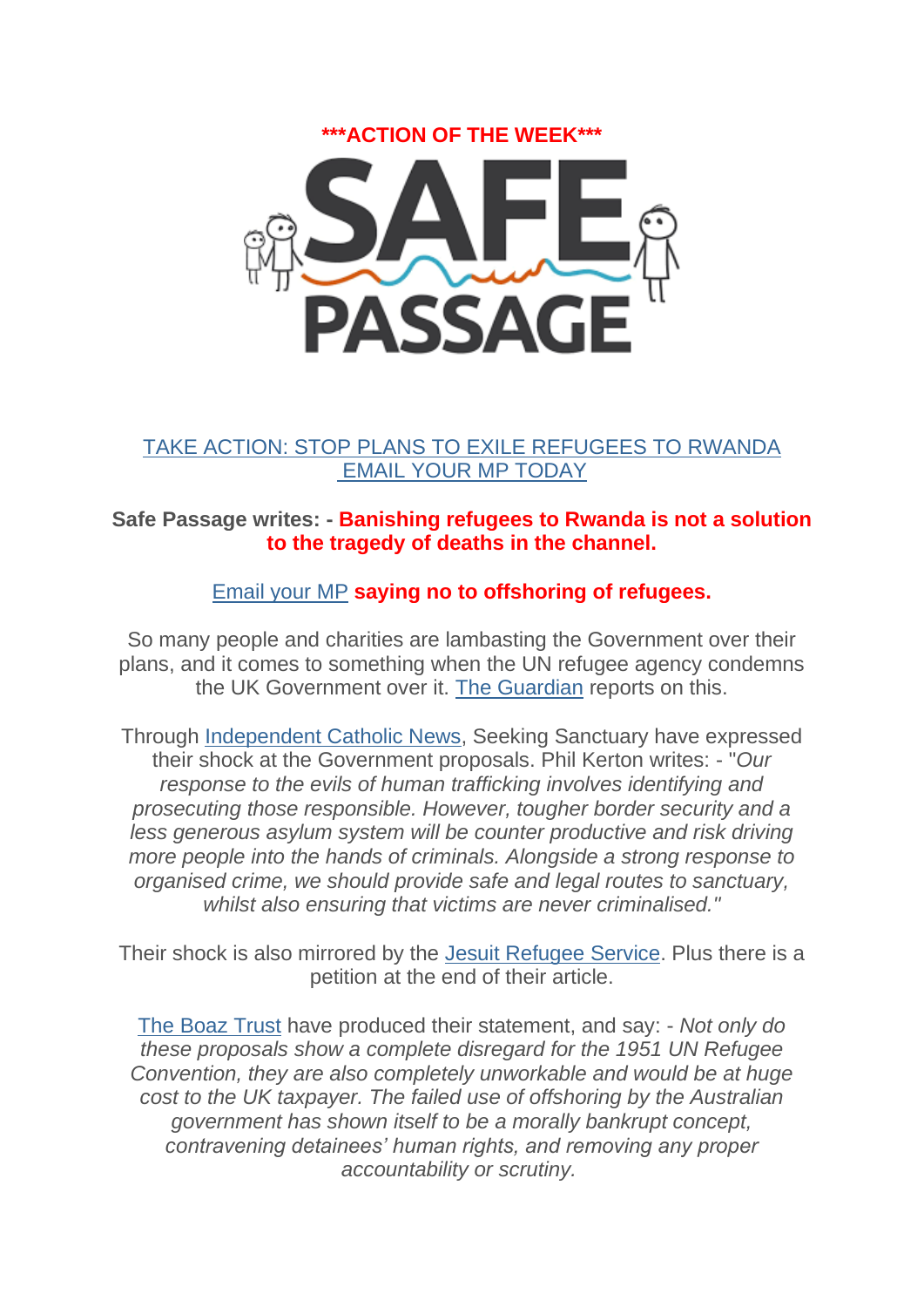[Bishop Paul McAleenan,](https://justice-and-peace.us7.list-manage.com/track/click?u=43dc262537b1536e87dc04eca&id=6d2bcc69ca&e=21ab98db78) the Lead Bishop for Migrants and Refugees for the Bishops' Conference, has stated: - *Despite presenting the plan as a humanitarian need to combat trafficking, this scheme will compound the difficulties of those arriving on our shores hoping for a new beginning. The actions of the people of this country show that they wish to lift up those in need, decisions of the government should do likewise.*

Again, through [ICN,](https://justice-and-peace.us7.list-manage.com/track/click?u=43dc262537b1536e87dc04eca&id=8af9a0143f&e=21ab98db78) Together with Refugees have reported on a bunch of celebrities, refugees and campaigners, who travelled along the Thames in a boat *to urge MPs to 'vote to protect not punish refugees'.* If you click on the link at the bottom of the article, it takes you to the Together with Refugees website, and you can see a video of the boat trip.

**The Nationality and Borders Bill returns to the Lords this Tuesday, 26th April, for consideration of the Commons Amendments. There are several petitions going around to protest the Bill, including one in the JRS article mentioned above. Please sign this as well as the Safe Passage one.**

## *Thank you!*

#### **NEWS AND COMMENT**

#### **1. Ukraine (includes and Action)**

#### **Is Ukraine Putin's Holy War?**

Professor Ian Linden, Visiting Professor at St Mary's University, writes a very interesting piece for ICN about the militarisation of Russian Orthodoxy, and the fact that it has become largely a politicised religion. You can read it [here.](https://justice-and-peace.us7.list-manage.com/track/click?u=43dc262537b1536e87dc04eca&id=b97f68077a&e=21ab98db78)

#### **World Food Programme provides food aid to Ukraine**

[WFP](https://justice-and-peace.us7.list-manage.com/track/click?u=43dc262537b1536e87dc04eca&id=a52960ead8&e=21ab98db78) writes: - *After receiving an official request for assistance from the Government of Ukraine, the World Food Programme (WFP) is launching an emergency operation to provide food assistance for people fleeing the conflict both within the country and in neighbouring ones.*

*WFP is scaling up to reach 6 million people in the next 3 months through cash-based transfers as well as in-kind food distributions. WFP is also preparing to provide assistance to displaced Ukrainians in refugee hosting*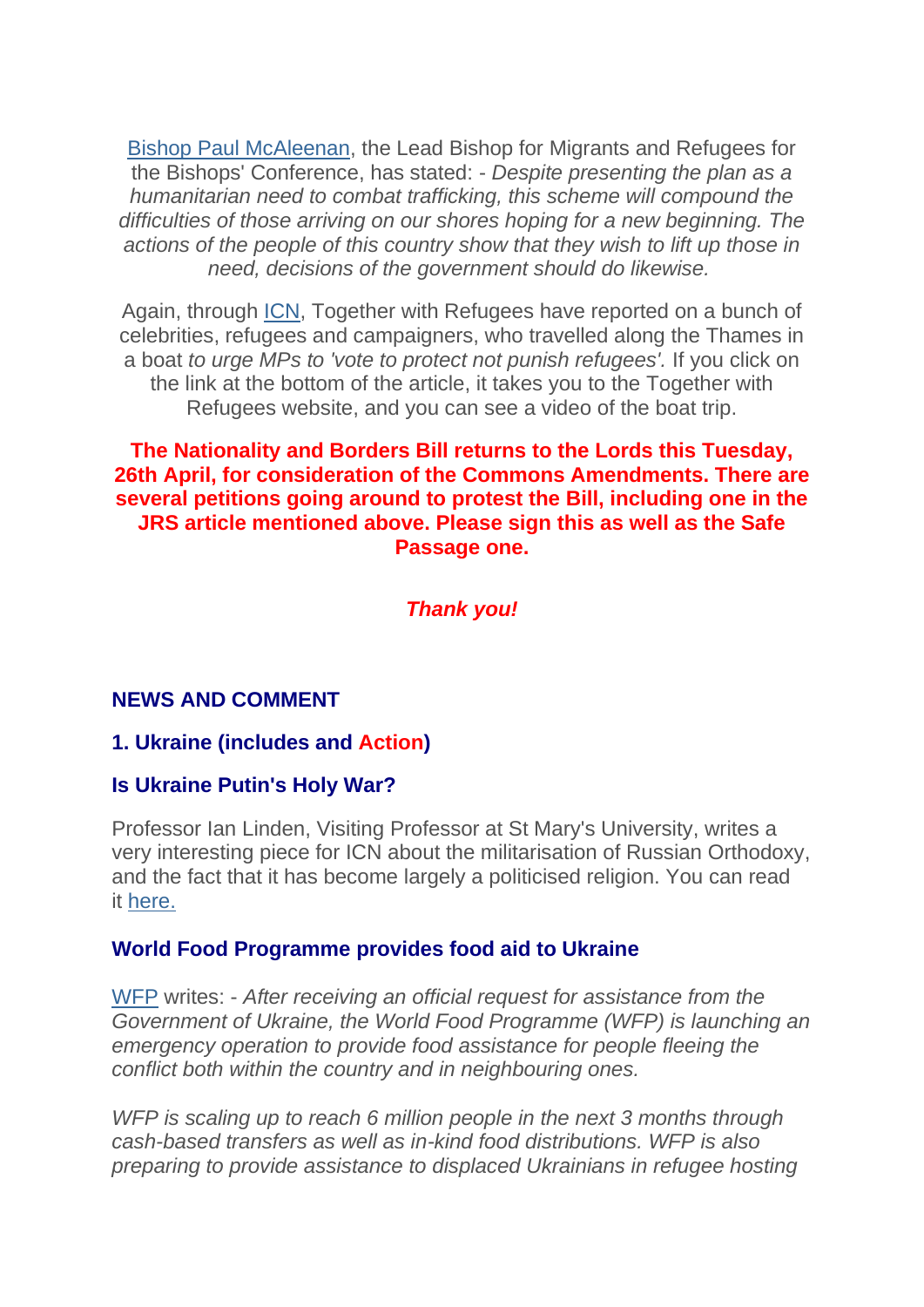*countries. Nearly 5 million Ukrainians have already fled the country and sought refuge in neighbouring countries since the beginning of the conflict. Over 100,000 have been internally displaced in the first few days of the conflict.*

*Although the conflict is in Ukraine, its impact on food security will be global. The Black Sea basin is one of the world's most important areas for grain and agricultural production. The consequences of the conflict will increase pressure on resources and access to food beyond Ukraine's borders.*

Vatican News also reports on the work of the WFP, and the fact that they only set up offices in Ukraine and neighbouring countries, with 170 people, once the conflict had started.

Tomson Phiri, WFP global spokesperson, is currently in Lviv assisting in the operations there and says they are all working *"to find immediate solutions to a very bad situation to a raging conflict,"* stressing that above all *"we need peace in Ukraine, we need the fighting to stop."*

He says WFP is worried the dire situation could worsen further with the great numbers of people needing help, especially women, children, and the elderly who make up the majority of the 4.2 million Ukrainians who have fled to neighbouring countries. [Click here](https://justice-and-peace.us7.list-manage.com/track/click?u=43dc262537b1536e87dc04eca&id=d95ad5dfd3&e=21ab98db78) to read the full article.

#### **Aid to the Church in Need announces second wave of aid to Ukraine**

As part of ACNs latest aid package, more than £570,000 will be going to support Church projects helping those who fled their homes – with a further £169,000 in the pipeline.

Additionally, more than £484,000 in Mass stipends will provide vital support for priests ministering to IDPs (internally displaced persons).

ACN's Ukraine projects coordinator Magda Kaczmarek – who is in the country – said this second phase will shore up the Church's crucial emergency efforts. Not only will the fresh injection of help support monasteries and parishes sheltering IDPs but it will provide vehicles and electricity generators.

Ms Kaczmarek said: *"Many donations are reaching the bordering countries, but there is now a need for vehicles to transport the goods to those who need them in the country, often in locations that have been heavily damaged, or are still under threat."* More details are available [here.](https://justice-and-peace.us7.list-manage.com/track/click?u=43dc262537b1536e87dc04eca&id=55c9b25004&e=21ab98db78)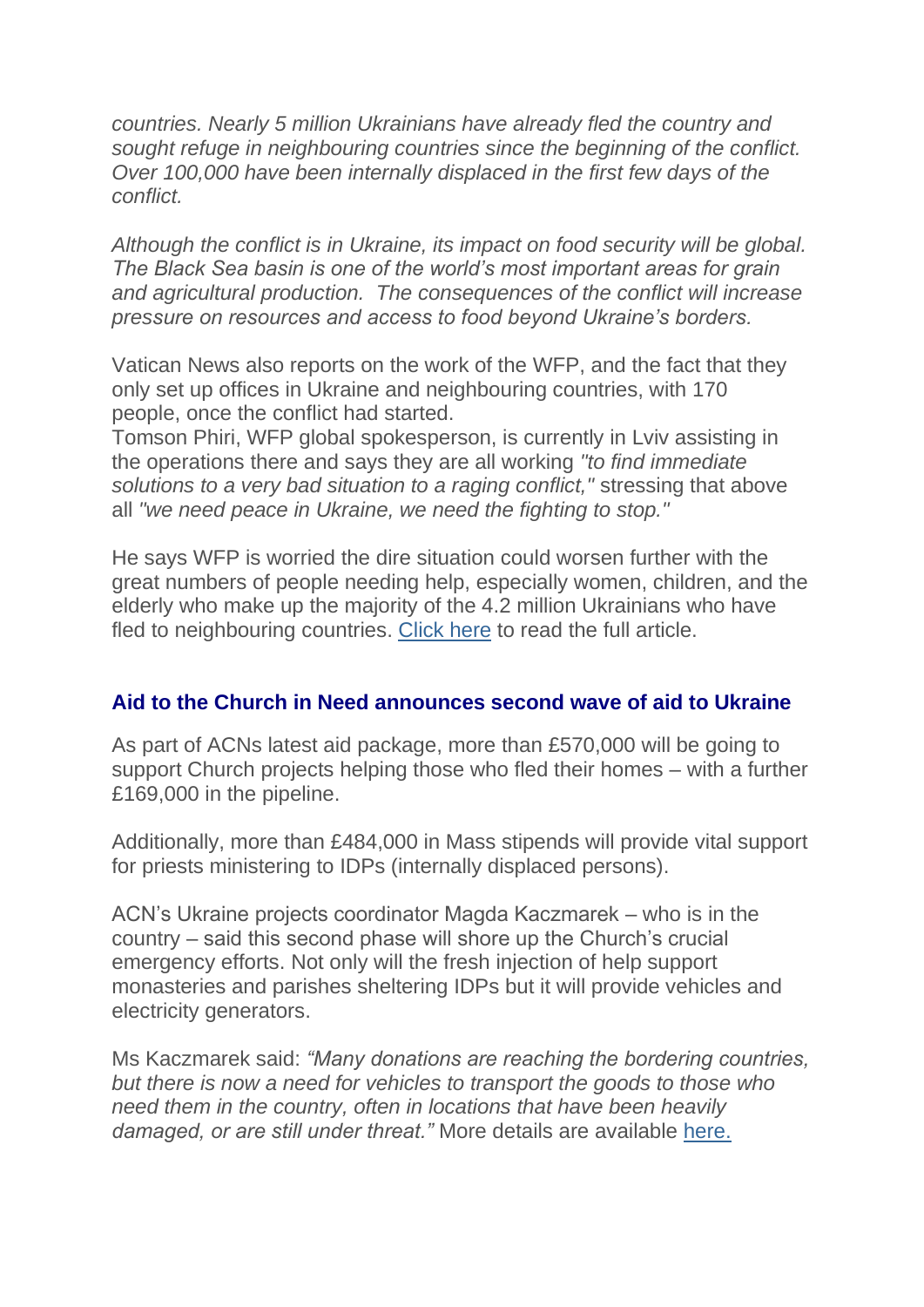## **Action - Beyond Lament to Peace**

John Cooper, Director of The Fellowship of Reconciliation writes: - *It is over 7 weeks since the War in Ukraine started. The fighting continues and both soldiers and civilians continue to be killed. As Christians we are called to do more than Lament the presence of War, we are committed to building peace.*

*Today the Fellowship of Reconciliation launches an e-action. We are asking you to contact the Foreign Secretary in this month, as the UK Chairs the UN Security Council, asking them to bring their diplomatic pressure to:-*

*a) Push for the resumption of peace talks between Ukraine and Russia b) To ensure part of the Peace Talks is an immediate ceasefire while they occur*

*To ask for this simply follow this link: [Ceasefire in Ukraine](https://justice-and-peace.us7.list-manage.com/track/click?u=43dc262537b1536e87dc04eca&id=2d588838dc&e=21ab98db78) (eaction.org.uk)*

*Thank you for your commitment to peace. Let's keep working together until the whole world is walking the path to peace.*

## **2. Climate/Environment (includes Actions and Events)**

#### **Action - Walk2COP27**

Sam Baker gave a talk on Walk2COP27 at the Laudato Si' Animators Meeting on the 7th April. Details of the virtual event are available through their Facebook page [Laudato Si' animators UK](https://justice-and-peace.us7.list-manage.com/track/click?u=43dc262537b1536e87dc04eca&id=0f99787f8f&e=21ab98db78)

If anyone is interested in taking part please email sambaker@impactstrategy2030.com

It is well worth looking at their Facebook page as there are lots of interesting articles. In particular there is one dated the 4th April concerning Church Practices, whereby the Animators take a critical look at various church practices, to see if Church law can accommodate more ethical alternatives. I will certainly be checking it out and forwarding details to our Parish Priest!

#### **Cardinal Czerny speaking on Earth Day**

Cardinal Czerny, interim Prefect of the Vatican's Dicastery for Promoting Integral Human Development, has stated to Vatican News that now, more than ever, we need to be responsible citizens and protect our Common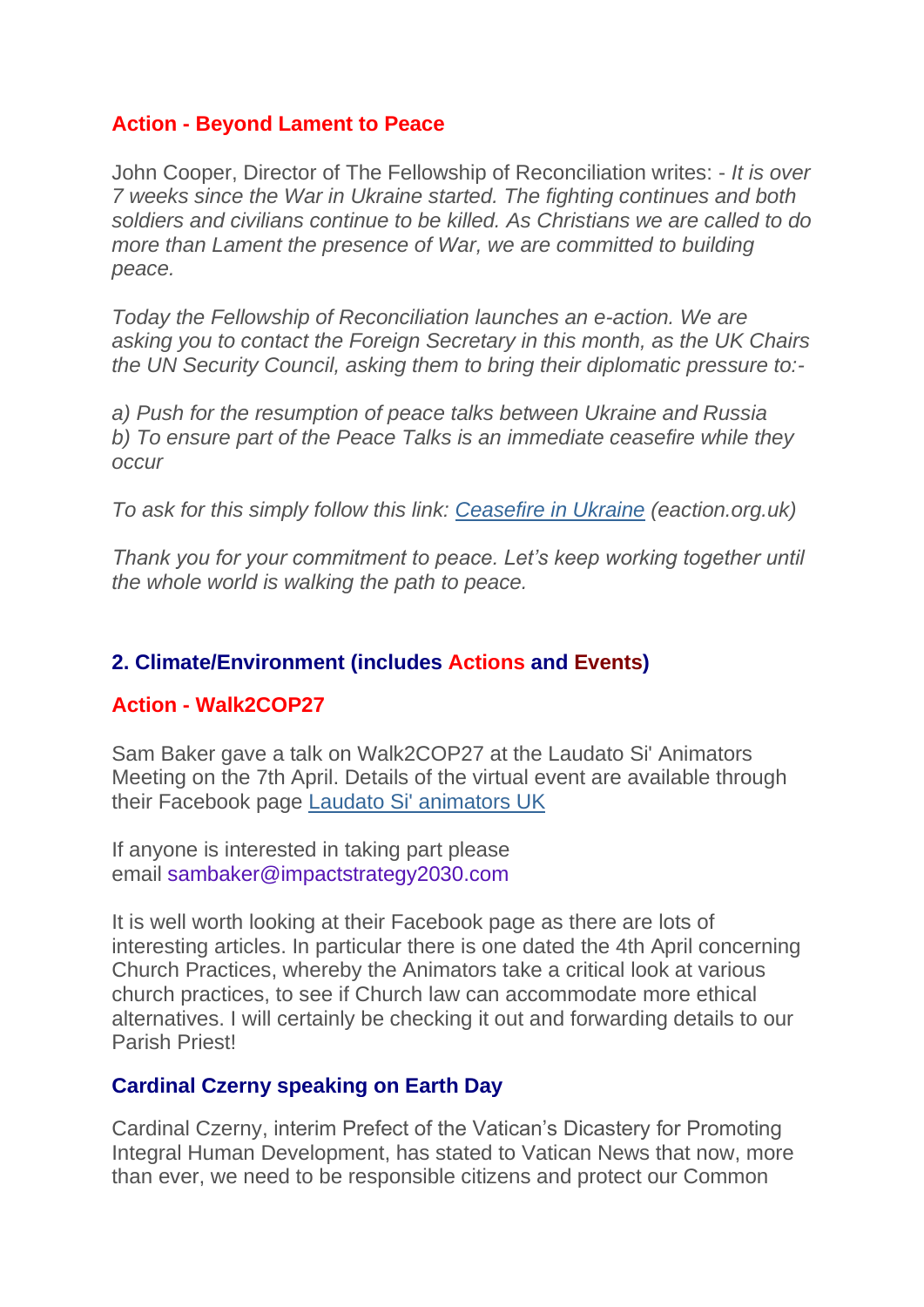Home. He is quoted as saying: - *We celebrate Earth Day this year in the shadow of multiple serious, grave and menacing failures on the part of the human family to take this reality seriously.* The full details can be read [here.](https://justice-and-peace.us7.list-manage.com/track/click?u=43dc262537b1536e87dc04eca&id=69ca6839ea&e=21ab98db78)

### **Action - Have your say on the Environment Act targets consultation**

Friends of the Earth say: - *The government promised that our environment would be better for the next generation, and has now proposed legal targets to make sure this happens. Now's your chance to tell it what you think.*

*We'll be honest. We don't think these proposals are great.* (and more is explained in the link)

*The government's running a public consultation through Defra (Department for Environment, Food and Rural Affairs), so we'd like you to tell it how you feel and what you think. Why is it important to you that nature is better for the next generation, and do you think these plans do the job?* [Click here to take part.](https://justice-and-peace.us7.list-manage.com/track/click?u=43dc262537b1536e87dc04eca&id=04009a6253&e=21ab98db78)

#### **How to stop climate catastrophe**

Green Christian reports on the latest IPCC Climate Report, and in the words of Antonio Guterres: - "*This report … is a litany of broken climate promises. It is a file of shame cataloguing the empty pledges that put us firmly on track towards an unlivable world. We are on a fast track to climate disaster."*

*"Climate activists are sometimes depicted as dangerous radicals, but the truly dangerous radicals are the countries that are increasing the production of fossil fuels. Investment in new fossil fuel infrastructure is moral and economic madness."*

To read more of his words, and [Green Christian's](https://justice-and-peace.us7.list-manage.com/track/click?u=43dc262537b1536e87dc04eca&id=f2710870be&e=21ab98db78) summing up, click on the link.

#### **Action - Template Letter to local Council hopefuls**

Virginia Bell from the Laudato Si' Animators has shared this letter with us. Unfortunately it is not on their Facebook page or website, so I copy it in its entirety - and if you want to use it, you will need to do the same: -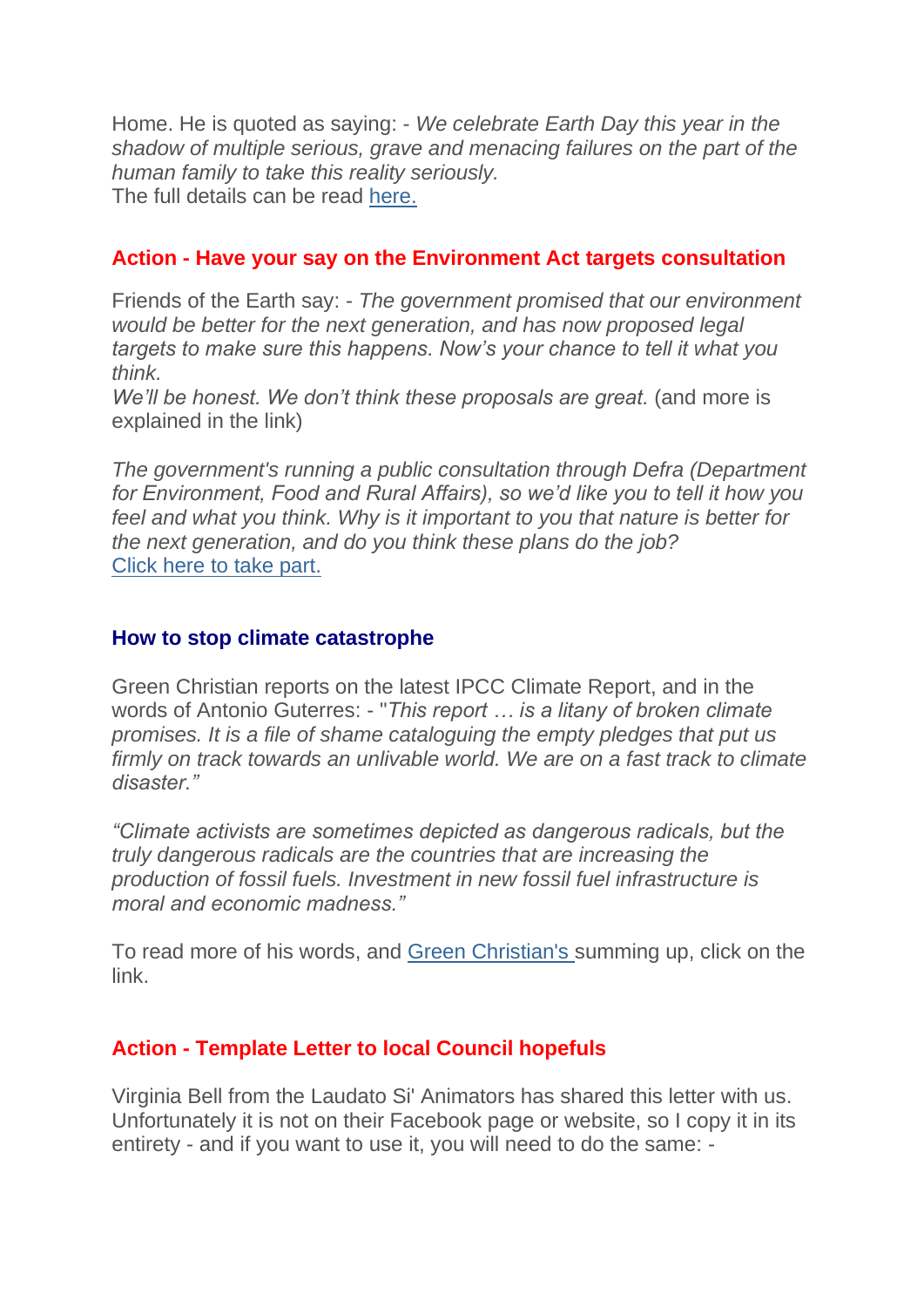They write: - *UK Local Elections take place on Thursday 5th May. They offer us a great opportunity to push for the environmental actions which are needed to care for our common home, as called for in the Laudato Si' Encyclical.*

*One template can do for all the candidates. Let them know what your concerns are, what you want them to do about them, and that your vote will go to the greenest candidate.*

*You may know of particular problems affecting your local area. Or just copy the suggested general offering below, altering to suit if you want. Keeping things brief is more effective than long exhortations and numerous links,*  which will probably be *ignored.* What the candidates want to know is what *your vote is dependent on.*

*If you can't find the email addresses of the candidates, send your letters to the local political parties to forward.*

## **Suggested Template**

Dear -------,

In a report last year, the UN Environment Programme said that the world must rewild on a massive scale to heal nature and climate. Will you promote rewilding schemes wherever possible?

Net zero is not enough to save the planet. We have to stop greenhouse gas emissions from being released in the first place, and we have to capture emissions which are already in the atmosphere. Are you committed to promoting zero emissions?

A University of Oxford Report 19-5-2019 concluded that adopting a vegan diet is "the single biggest way to reduce your impact on planet Earth." Do you support the promotion of plant-based meals in local schools, and do you support the Council eliminating meat and dairy from catering for which the Council is responsible?

Will you promote schemes to increase energy efficiency in houses, and encourage the transition to green jobs?

I look forward to your reply.

Yours sincerely, ---------

Links for finding Candidates [https://www.gov.uk/find-your-local-councillors](https://justice-and-peace.us7.list-manage.com/track/click?u=43dc262537b1536e87dc04eca&id=a38ef11e89&e=21ab98db78) <https://whocanivotefor.co.uk/>

## **Various articles on the effects of climate change around the world**

[ACI Africa](https://justice-and-peace.us7.list-manage.com/track/click?u=43dc262537b1536e87dc04eca&id=e83d6d7c47&e=21ab98db78) - Hunger worsening in Somalia due to climate change - *'Extreme hunger is ravaging various parts of Somalia's Gedo region, an official of the overseas development agency of the Catholic Bishops of Ireland, Trócaire, has said, warning that the situation, which is caused by climate change might worsen if urgent action is not taken.'*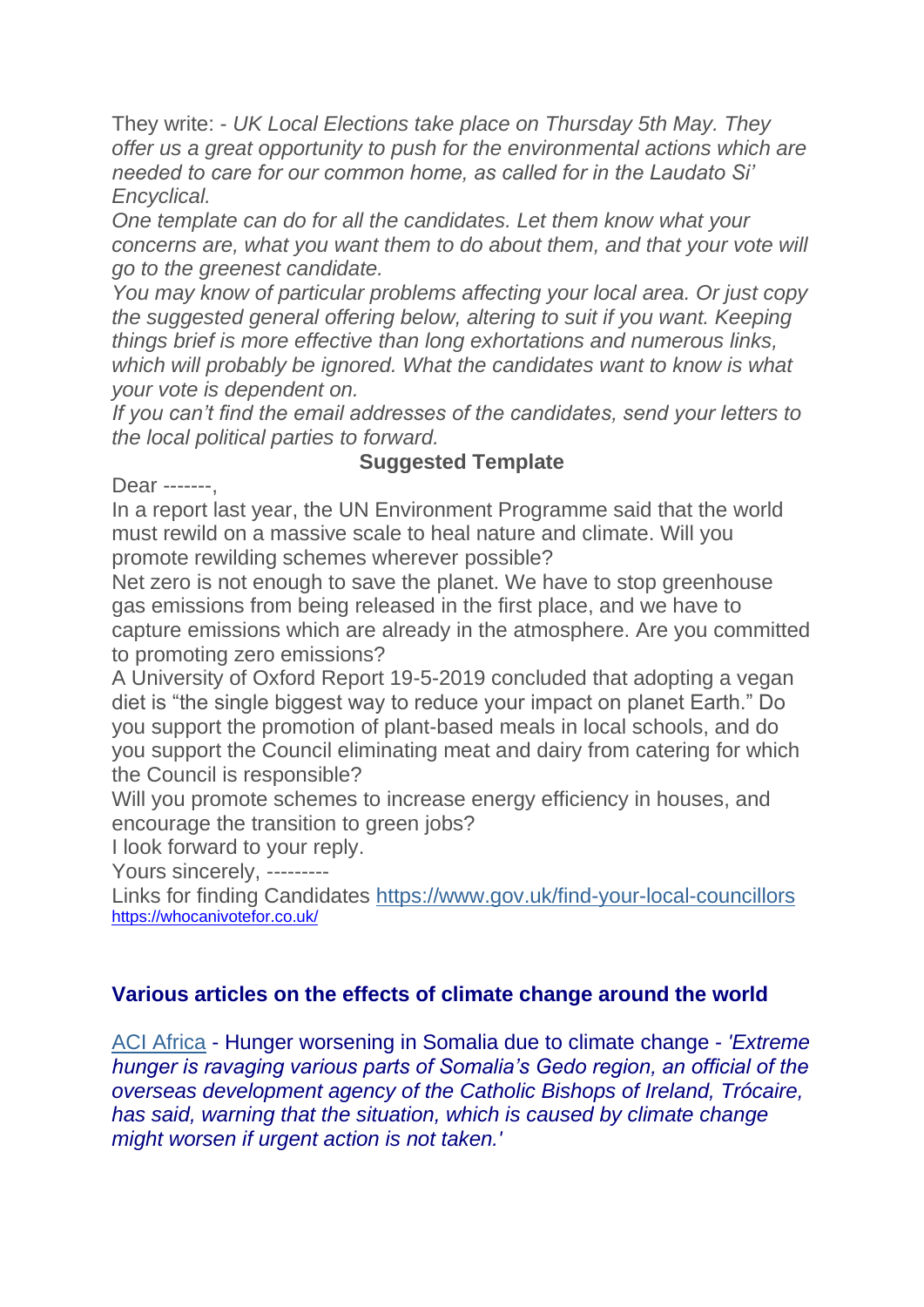[Vatican News](https://justice-and-peace.us7.list-manage.com/track/click?u=43dc262537b1536e87dc04eca&id=a4e500709f&e=21ab98db78) - Storm Megi kills dozens in Philippines - *Tropical storm Megi – known in the Philippines by its local name Agaton – is the first major storm to hit the country this year.*

*It comes just four months after Super Typhoon Rai killed up to 400 people and left destruction in its wake.*

*It was the worst storm to hit the Philippines last year.*

*The Philippines is a country that has been plagued by tropical storms, with many scientists linking these natural disasters to climate change.*

## **3. Synod News**

Interesting differences of opinion that the Synodal process has opened up, and the German Bishops seem to have upset a lot of US and African Bishops. The latter have warned the German Bishops that their Synodal process has the 'potential for schism.'

I have included two articles on the subject in the order that they were written, and if you read that far, Fr John McGowan O Carm.'s comments at the end of the ICN article sums up the issue beautifully. (the summing up came after the German Bishops had published their response).

[ICN \(13th April\)](https://justice-and-peace.us7.list-manage.com/track/click?u=43dc262537b1536e87dc04eca&id=41f9826280&e=21ab98db78) - Ellen Teague reports on the 'growing concern' about the German Synodal Path process and content, and it lists the Bishops who have signed the open letter to the German Bishops.

Fr. John McGowan's comments were then added on the 19th April

[ACI Africa \(16th April\)](https://justice-and-peace.us7.list-manage.com/track/click?u=43dc262537b1536e87dc04eca&id=19a312895d&e=21ab98db78) - The response by the German Bishops' President, Georg Batzing, counteracting their open letter.

I am happy to be corrected here, but I thought that the idea of the Synodal process was so that people could have their say on the future of the church, and bring some ideas/thoughts to the table. It's a good job no one has reported on the comments I wrote to my Diocese...

## **4. On War and Peace**

## **'World has chosen the path of Cain'**

You may already have seen this article, about an interview that Pope Francis gave on Good Friday in which he stated that the *'world has chosen the path of Cain,'* whereby the world is killing it's brother. More details of his interview with 'A Sua immagine' on Italy's Ra 1 channel are available to read through [ACI Africa.](https://justice-and-peace.us7.list-manage.com/track/click?u=43dc262537b1536e87dc04eca&id=72562499bf&e=21ab98db78) He doesn't just mention war, there are also words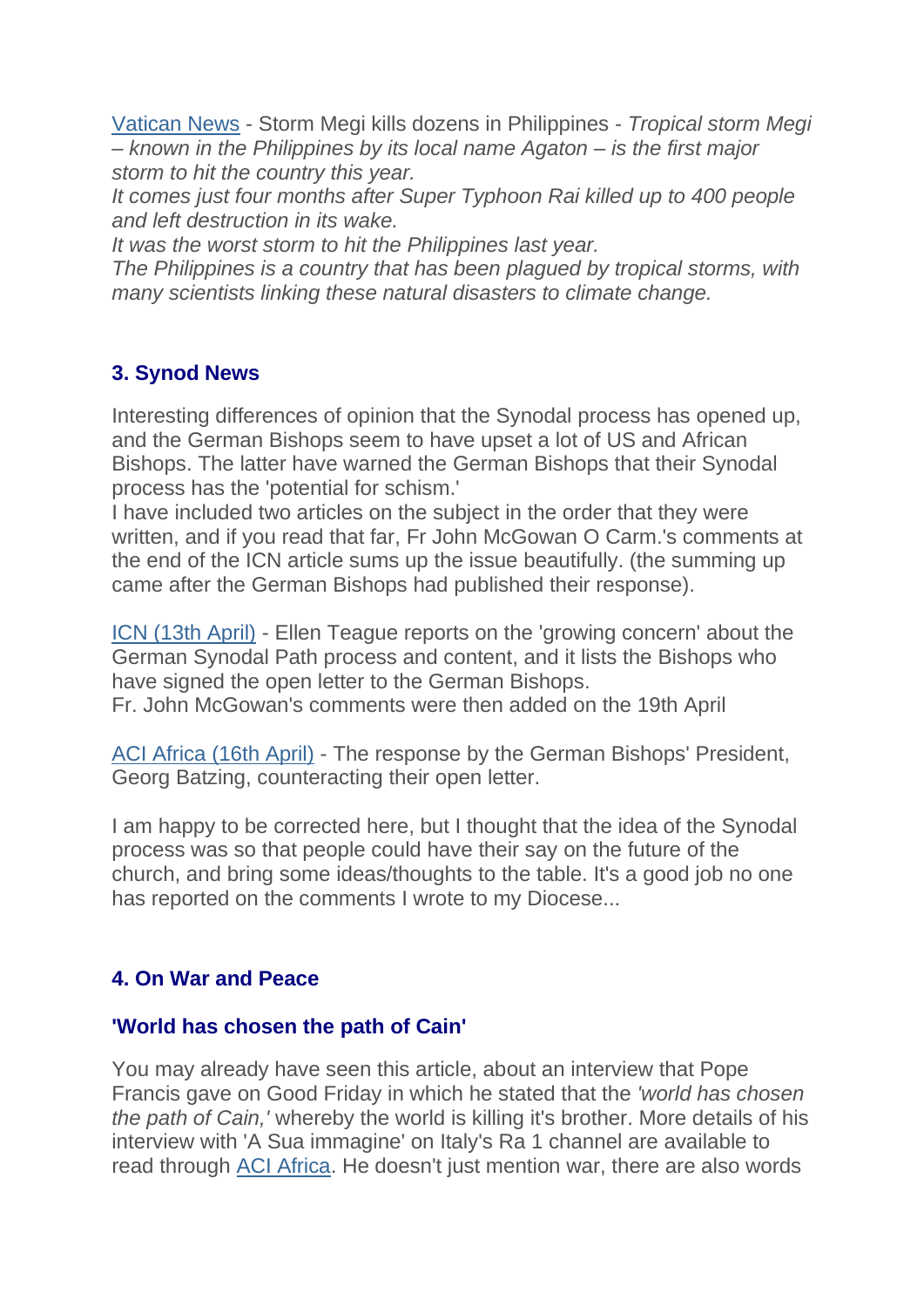of hope*.*

## **Bishop Cocksworth on nuclear threat in the 21st Century**

ICN have reported on the address that Bishop Christopher Cocksworth, Anglican Bishop of Coventry, gave on the 5th March. The opening paragraph says it all really: - *The last time I spoke publicly on the subject of nuclear weapons I felt myself having to justify giving so much attention to a subject which many regarded as dormant or irrelevant - a non-issue. At least I don't have to do that this morning: the nuclear threat is staring us right in the face; President Putin of Russia has, in the context of his invasion of Ukraine, made an escalation in the terms of his nuclear readiness, perhaps the greatest by any major nuclear power since the Cuban Missile Crisis.*

It is a very thought-provoking and interesting read, and you can find it [here.](https://justice-and-peace.us7.list-manage.com/track/click?u=43dc262537b1536e87dc04eca&id=fe230f6e39&e=21ab98db78)

## **5. Poverty (includes an Event)**

#### **Caritas Westminster emergency scheme feeds thousands**

Louise Cook, through [ICN,](https://justice-and-peace.us7.list-manage.com/track/click?u=43dc262537b1536e87dc04eca&id=86161724d2&e=21ab98db78) has reported on the amazing work that Caritas Westminster have been doing. Since 2020 more than 11,000 people from 3,500 families have been supported through their Emergency Supermarket Voucher Scheme in London and Hertfordshire.

It is well worth a read, and well done to the team there for their hard work.

I know in our area that the demand has been huge in the past couple of years. Firstly due to the pandemic, and now due to the rise in the cost of living, energy prices, and refugees coming into the country. Our church has been collecting for our local SVP foodbank for a couple of years, and we are now asking that people consider bringing just one item for the foodbank every week to Mass, following Pope Francis' wish for us 'not to forget the hungry and marginalised.'

#### **Event - Challenge Poverty Week**

Save the date!! Challenge Poverty Week in England and Wales will take place between 17th and 23rd October 2022. Details of events and how to get involved are available through the [Challenge Poverty website.](https://justice-and-peace.us7.list-manage.com/track/click?u=43dc262537b1536e87dc04eca&id=c404e790d5&e=21ab98db78)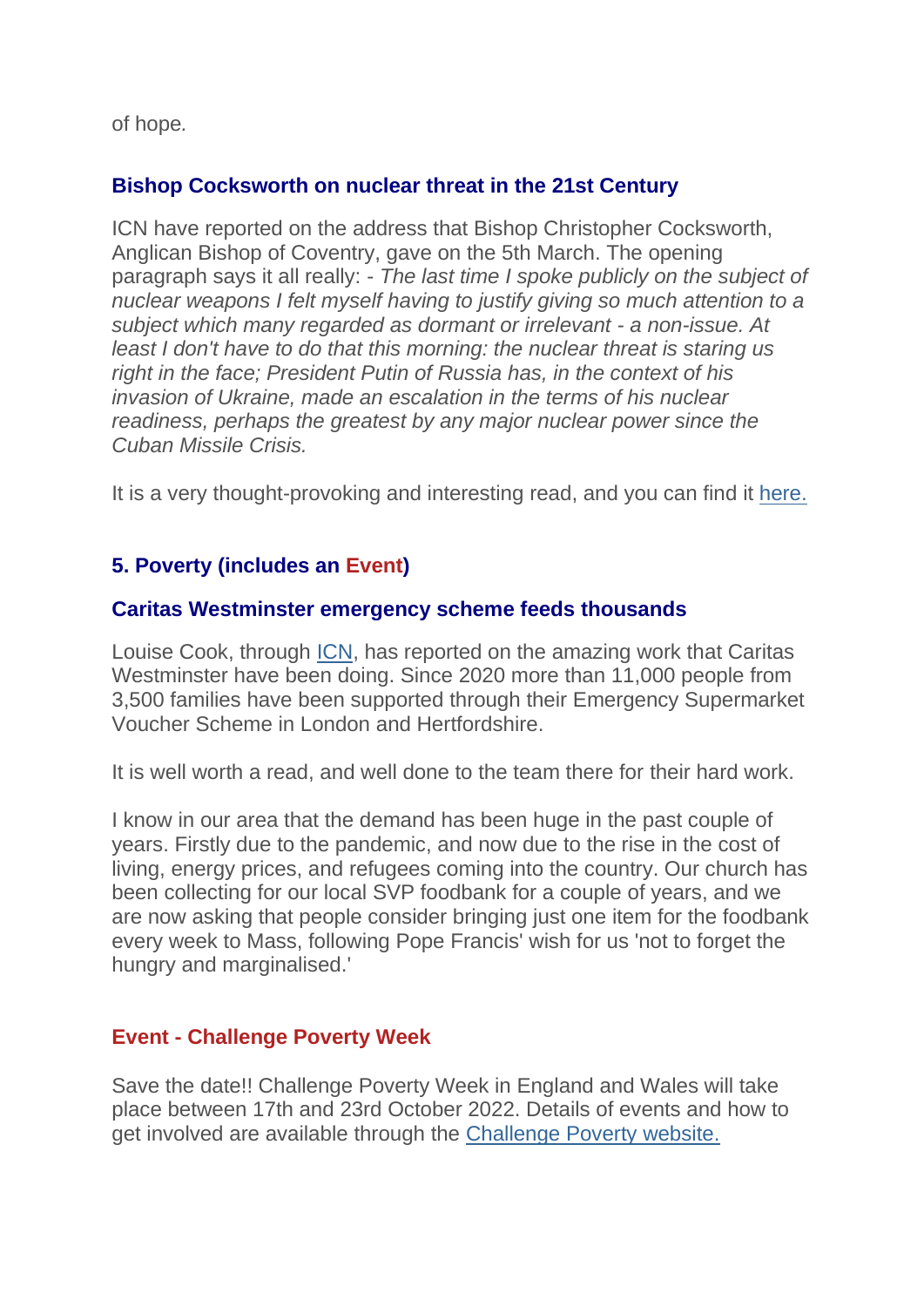## **Caritas Social Action Network Poverty Challenge 2022: See, Judge, Act**

CSAN writes: - *Many members of our communities face a steep rise in the cost of living, particularly from April 2022. People who were already poor and most affected by Covid-19 will also be hit hardest by price rises. Joseph Rowntree Foundation estimates that a further four million UK households could end up below the poverty line in 2022, adding to 14.5 million UK households already in poverty.*

*CSAN has published a short formation resource, 'Hoping for mild at least', to explain the Catholic Church's teaching on poverty, and to invite a deeper response to it within the life of local communities.*

The resource is available through their [website.](https://justice-and-peace.us7.list-manage.com/track/click?u=43dc262537b1536e87dc04eca&id=710dda1cdd&e=21ab98db78)

#### **Charity Detox: the difference between crisis situations and chronic problems**

Jon Kuhrt, who writes through [Grace + Truth,](https://justice-and-peace.us7.list-manage.com/track/click?u=43dc262537b1536e87dc04eca&id=4fbc1ab3a8&e=21ab98db78) has produced an interesting piece about Robert Lupton's controversial books which say that we could be doing more harm than good when helping people in the way that many church organisations tend to do.

Jon ends his blog with:- *More than ever, I believe that people are not transformed simply by what they are given. Rather, they are transformed by what they contribute to; how they use their skills and strengths to the benefit of themselves and others.*

*Empowering people to use their skills is what lies at the heart of detoxifying our efforts to help people. We should be grateful for brave voices such as Robert Lupton for articulating these truths with such conviction and compassion.*

Well worth a read

## **6. News on the Chocolate Front**

#### **Child labour found on Cadbury's Farms**

I don't think I made myself very popular when I produced the above article in our Church's Easter Newsletter. After all, the last thing you want is to be made to feel guilty once you have bought all of your Easter Eggs.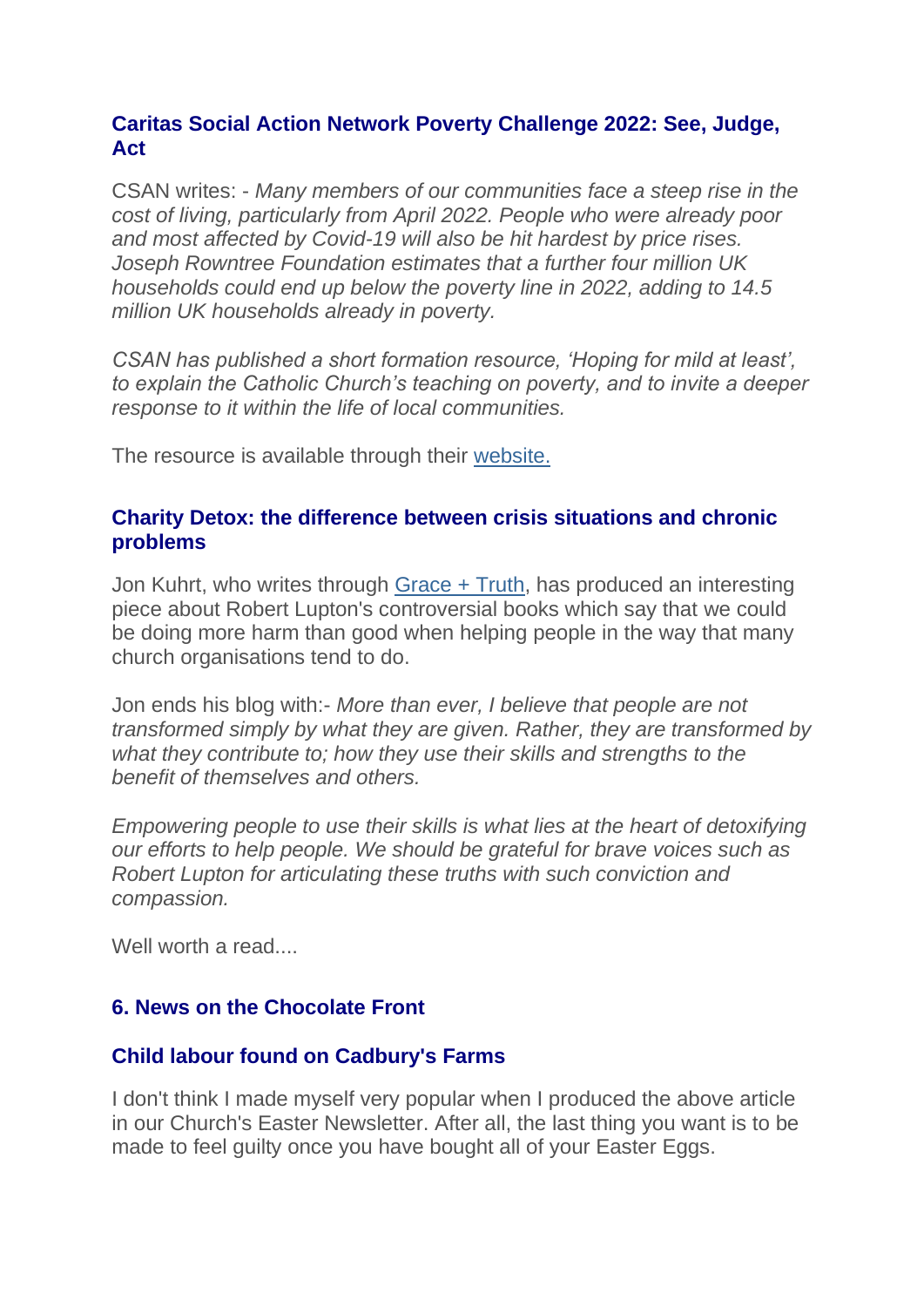If you didn't watch the Channel 4 Dispatches programme, there are plenty of articles highlighting the fact that it would seem that in Ghana, there are instances of child labour being used, and there have been some nasty injuries received by some of the children when using machetes. [The](https://justice-and-peace.us7.list-manage.com/track/click?u=43dc262537b1536e87dc04eca&id=b9812190f5&e=21ab98db78)  [Guardian](https://justice-and-peace.us7.list-manage.com/track/click?u=43dc262537b1536e87dc04eca&id=b9812190f5&e=21ab98db78) writes: - *Children as young as 10 have allegedly been found working in Ghana to harvest cocoa pods to supply Mondelēz International, which owns Cadbury. Campaigners say the farmers are being paid less than £2 a day and can't afford to hire adult workers.*

Cadbury does not use the Fairtrade logo, but instead has it's own 'Cocoa Life' sustainability programme. On its website, Cadbury states *"No amount of child labour in the cocoa supply chain should be acceptable."* Mondelez, the company that own the Cadbury brand, have requested additional information from the Dispatches Team so that they can investigate.

#### **Fairtrade and Mars launch innovative new programme**

In more positive news on the confectionary front, Fairtrade Foundation have written: - *10 years of working together with Mars to sell their cocoa on Fairtrade terms has already delivered a fairer deal for thousands of cocoa farmers, backing their efforts to drive positive change in their communities.*

*Today, we're announcing an ambitious plan to go even further, and deepen our long-standing partnership with Mars, (who produce Maltesers and Mars Bar), Fairtrade and Ecookim (a collection of cocoa farming cooperatives in Côte d'Ivoire)!*

*We're calling that plan the Livelihoods Ecosystem Advancement Programme (LEAP), an innovative \$10m initiative set to reach 5,000 farmers in the coming five years.*

Taryn Holland, Head of Programmes at Fairtrade Foundation, has written a blog entitled ['Three Reasons to be excited](https://justice-and-peace.us7.list-manage.com/track/click?u=43dc262537b1536e87dc04eca&id=771eecd1a2&e=21ab98db78) about our partnership with [Mars.'](https://justice-and-peace.us7.list-manage.com/track/click?u=43dc262537b1536e87dc04eca&id=771eecd1a2&e=21ab98db78)

#### **7. New project supports women leaving prison**

Pact have issued a press release about a new project that they, and the Ministry of Justice's Local Leadership and Integration Fund (LLIF), have launched to support women leaving HMP Eastwood Park in Gloucestershire.

Theresa Alessandro writes: - *Led by Gloucestershire-based charity The Nelson Trust, the One Women's Centre will offer comprehensive support to*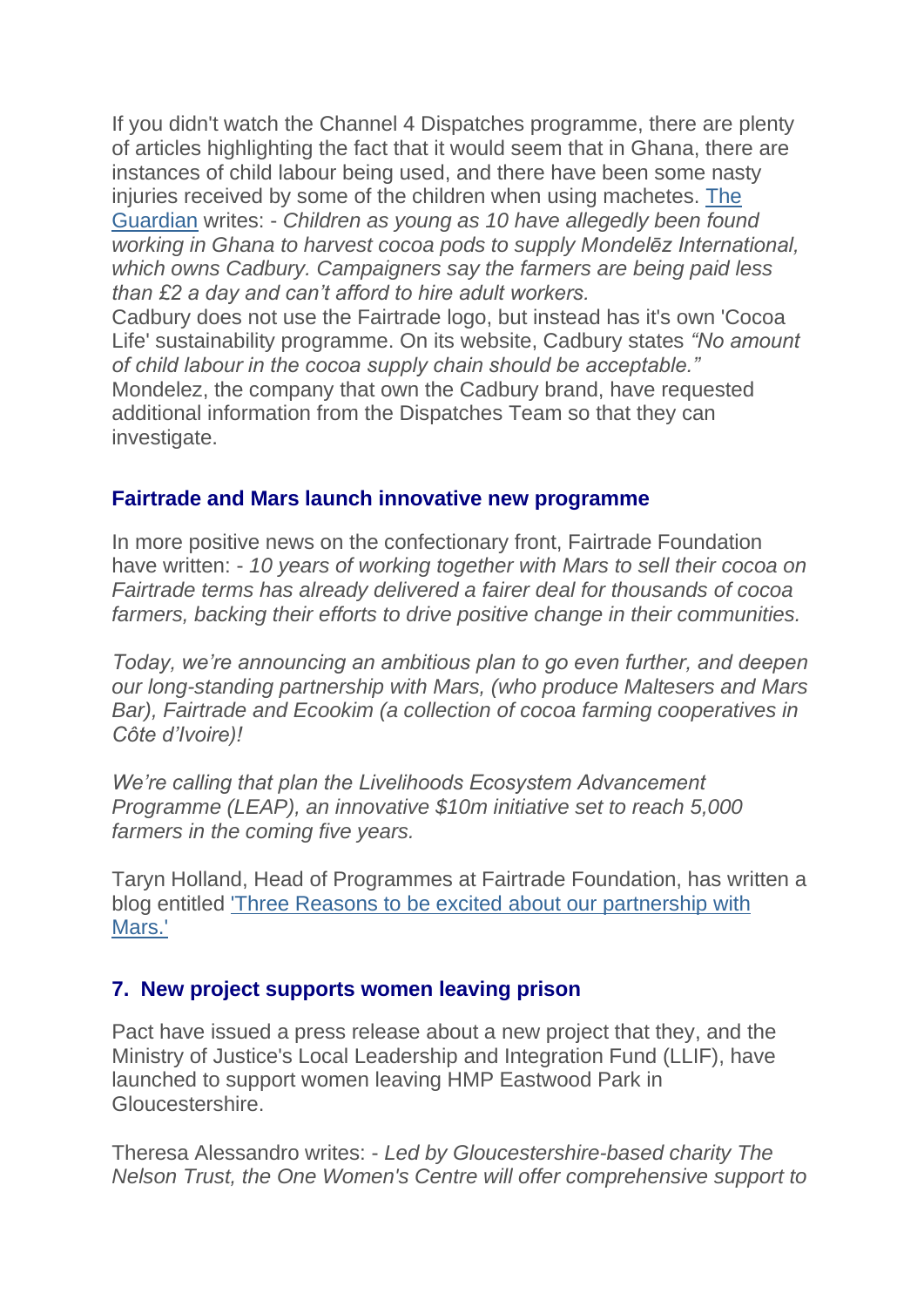*women in custody and through the gate, encouraging effective rehabilitation and reintegration into the community following release. The centre, which plans to reach at least 400 women during its 12-month pilot, is the first of its kind in England & Wales and will adopt a 'one team' approach to supporting female prison leavers, joining up statutory and voluntary sector services.*

The full press release is available through [ICN.](https://justice-and-peace.us7.list-manage.com/track/click?u=43dc262537b1536e87dc04eca&id=106d0f5f74&e=21ab98db78)

## **8. NJPN Blog through ICN**

There are some great blogs to catch up on through Independent Catholic News: -

[8th April](https://justice-and-peace.us7.list-manage.com/track/click?u=43dc262537b1536e87dc04eca&id=675de13932&e=21ab98db78) **-** Fr. Chris Hughes, Parish Priest at St Cuthbert's and St Joseph's, North Shields - in the Diocese of Hexham and Newcastle. He is also cochair of Tyne and Wear Citizens and a member of Church Action on Poverty North East.

#### **'Seeking peace - a call to maturity'**

Grateful thanks to our friends at [Independent Catholic News](https://justice-and-peace.us7.list-manage.com/track/click?u=43dc262537b1536e87dc04eca&id=651f71d435&e=21ab98db78) for allowing us to publish on their website. Please sign up and support them if you can.

#### **Newsletters**

#### **9. Joint Public Issues Team**

[JPIT](https://justice-and-peace.us7.list-manage.com/track/click?u=43dc262537b1536e87dc04eca&id=7e26b9fe5a&e=21ab98db78) have produced a good, informative newsletter for April, but unfortunately it hasn't yet been loaded onto their website. You can, however, read the February edition, which also has some interesting information in it.

#### **10. Catholic Concern for Animals**

Chris Fegan produces a good newsletter fortnightly, which you can subscribe to through their [website.](https://justice-and-peace.us7.list-manage.com/track/click?u=43dc262537b1536e87dc04eca&id=5294c2114c&e=21ab98db78) They also produce a magazine for members.

#### **11. World Future Council April 2022**

Interesting information and events concerning a group of people looking for solutions for a healthy, peaceful and just future. You can read it [here.](https://justice-and-peace.us7.list-manage.com/track/click?u=43dc262537b1536e87dc04eca&id=834f3f6260&e=21ab98db78)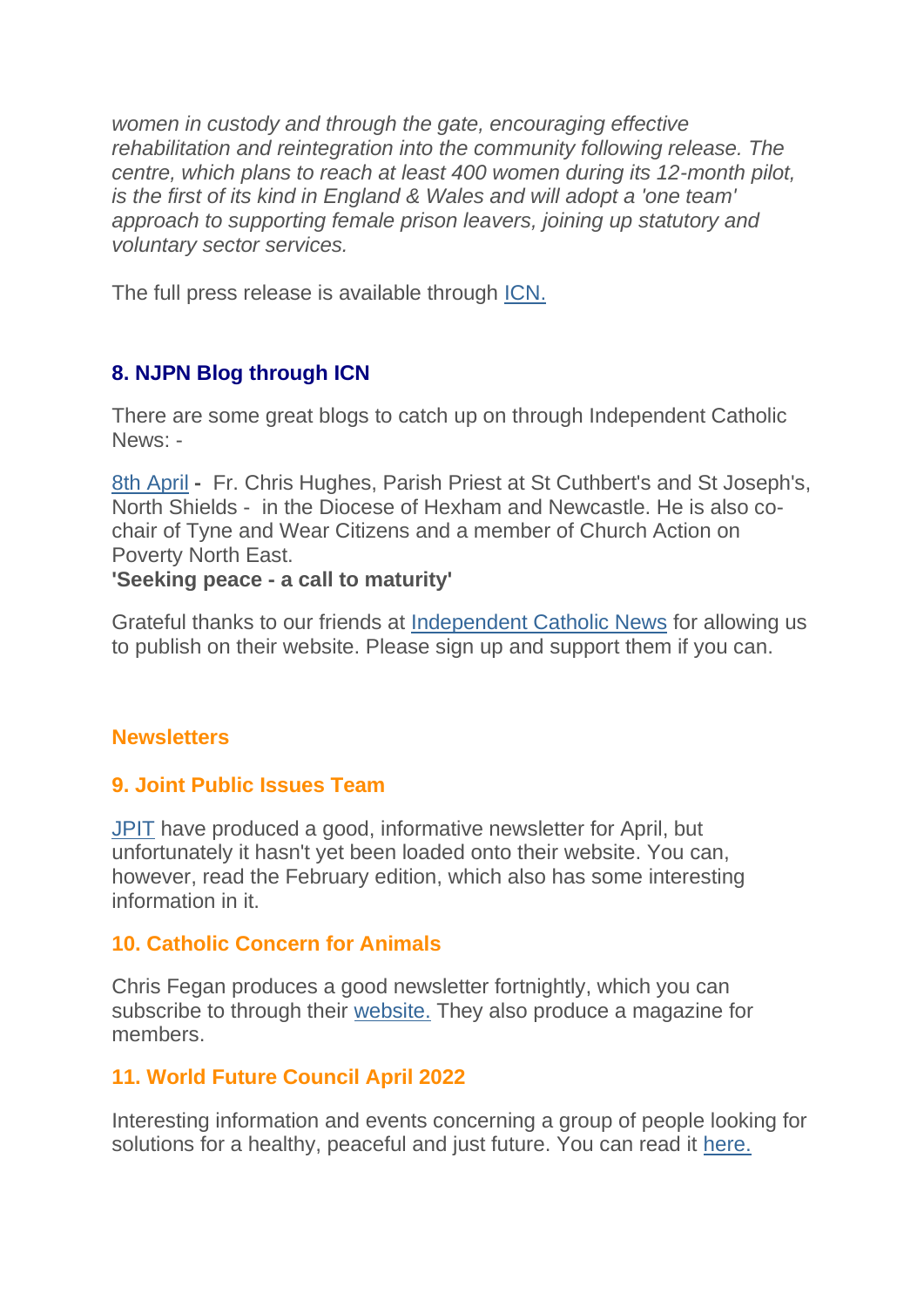#### **12. The Boaz Trust**

The Boaz Trust, based in Manchester, serve people seeking sanctuary. They produce a newsletter every month, which covers the work that they do. It is not available to read through their website, but you can sign up for it [here.](https://justice-and-peace.us7.list-manage.com/track/click?u=43dc262537b1536e87dc04eca&id=85b1116144&e=21ab98db78) You will also find a lot of information on the website too.

## **13. Refugees at Home**

The April 2022 newsletter has just been sent out electronically, but is not yet available on their website. It is particularly interesting if you are planning on hosting refugees, plus they have information for guests from Ukraine. To read earlier editions of their newsletter, or to sign up directly, click [here.](https://justice-and-peace.us7.list-manage.com/track/click?u=43dc262537b1536e87dc04eca&id=1772c87272&e=21ab98db78)

## **EVENTS (in chronological order where applicable)**

**14. \*\*\* 26th April - Church Action on Poverty\*\*\*** [David Goodbourn Lecture -](https://justice-and-peace.us7.list-manage.com/track/click?u=43dc262537b1536e87dc04eca&id=bf96395040&e=21ab98db78) After Pestilence

## **15. \*\*\* 27th April - Biofuelwatch\*\*\***

[Stop Burning Trees -](https://justice-and-peace.us7.list-manage.com/track/click?u=43dc262537b1536e87dc04eca&id=0349193a99&e=21ab98db78) UK Day of Action

#### **16. 30th April - 2nd May - Essex Green Weekend**

[Essex Green Weekend](https://justice-and-peace.us7.list-manage.com/track/click?u=43dc262537b1536e87dc04eca&id=1283abbab8&e=21ab98db78) is a new and exciting festival to engage communities, faith groups and anyone interested in climate change action. Taking place at Othona Bradwell, on the shores of the Blackwater Estuary between 30th April to 2nd May, the Essex Green Weekend is an amazing opportunity to gain a better understanding of how to: take climate action; celebrate action taken;

connect with likeminded people and organisations through networking and a range of activities, workshops and entertainment.

**17. 30th April/1st May – Campaign Against Climate Change** [May Day events for Trade Unionists and Climate Activists](https://justice-and-peace.us7.list-manage.com/track/click?u=43dc262537b1536e87dc04eca&id=efe6269c76&e=21ab98db78)

**18. 4th May – 6.30pm - 8.30pm - COP26 Coalition** [All Coalition Transition Meeting](https://justice-and-peace.us7.list-manage.com/track/click?u=43dc262537b1536e87dc04eca&id=de48d854f8&e=21ab98db78)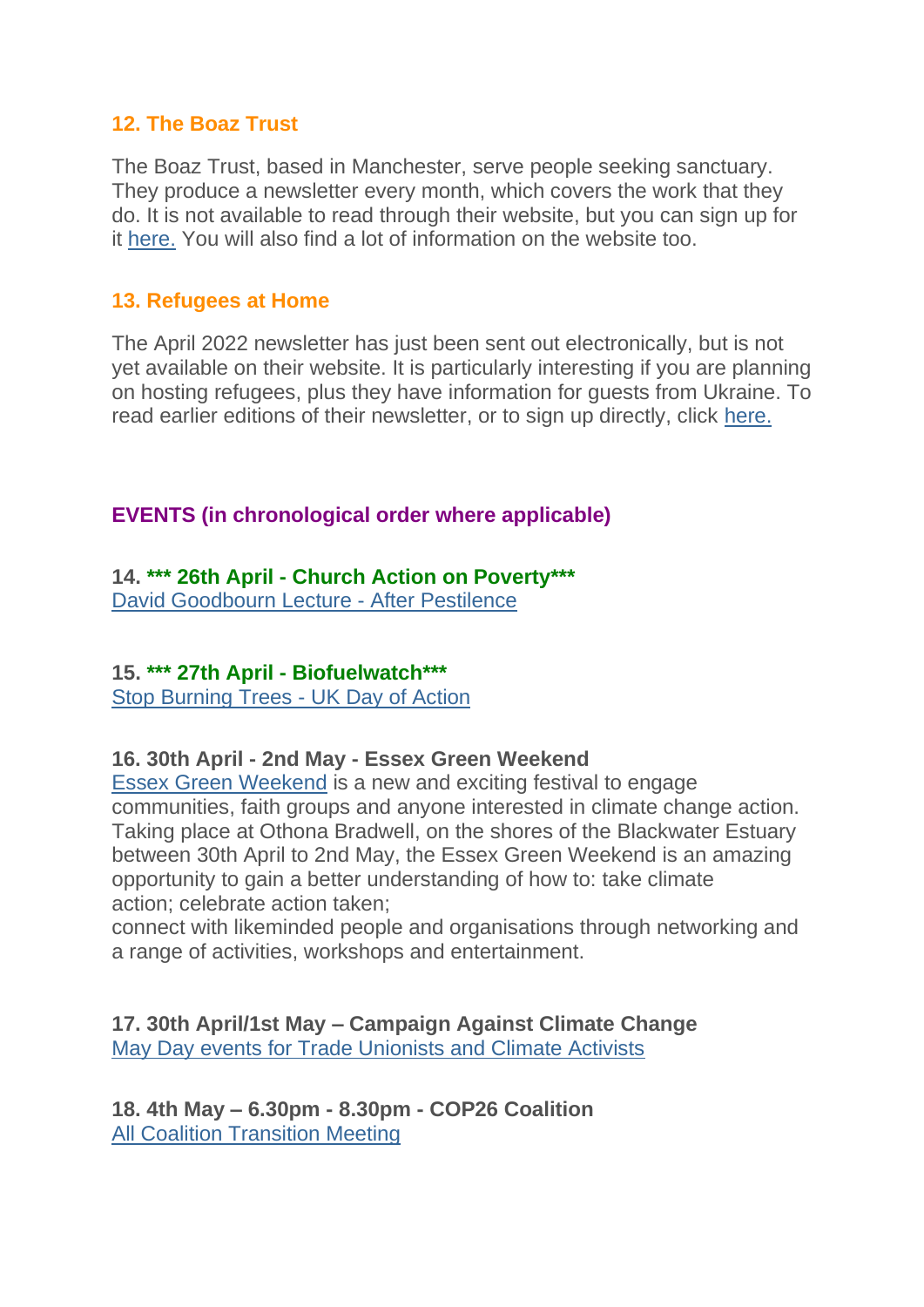**19. 7th May – 11am – 3.30pm - NJPN** [AGM and Networking Day via Zoom](https://justice-and-peace.us7.list-manage.com/track/click?u=43dc262537b1536e87dc04eca&id=a761456b8f&e=21ab98db78)

National Justice and Peace Network **AGM and Open Networking Day** (Zoom meeting) Saturday 7 May 2022  $11am - 3.30pm$ **Forging a New Culture of Peace** Speaker: **Dr Chris Hewer** Dr Hewer comes from a background in Christian theology, education, Islamic studies and inter-faith studies and has worked in the field of Muslims in Britain and Christian-Muslim relations since 1986. Register in advance for this meeting https://us06web.zoom.us/meeting/register/tZErcOGuqzMqEtUwdUv6sSajCy9JJfumBsPK After registering, you will receive a confirmation email containing information about joining the meeting. Geoff Thompson, NJPN Administrator 07365838535

**20. 7th May, 11th May and 21st May – Pact** [Prison Advice and Care Trust Just People events](https://justice-and-peace.us7.list-manage.com/track/click?u=43dc262537b1536e87dc04eca&id=0a725849ef&e=21ab98db78)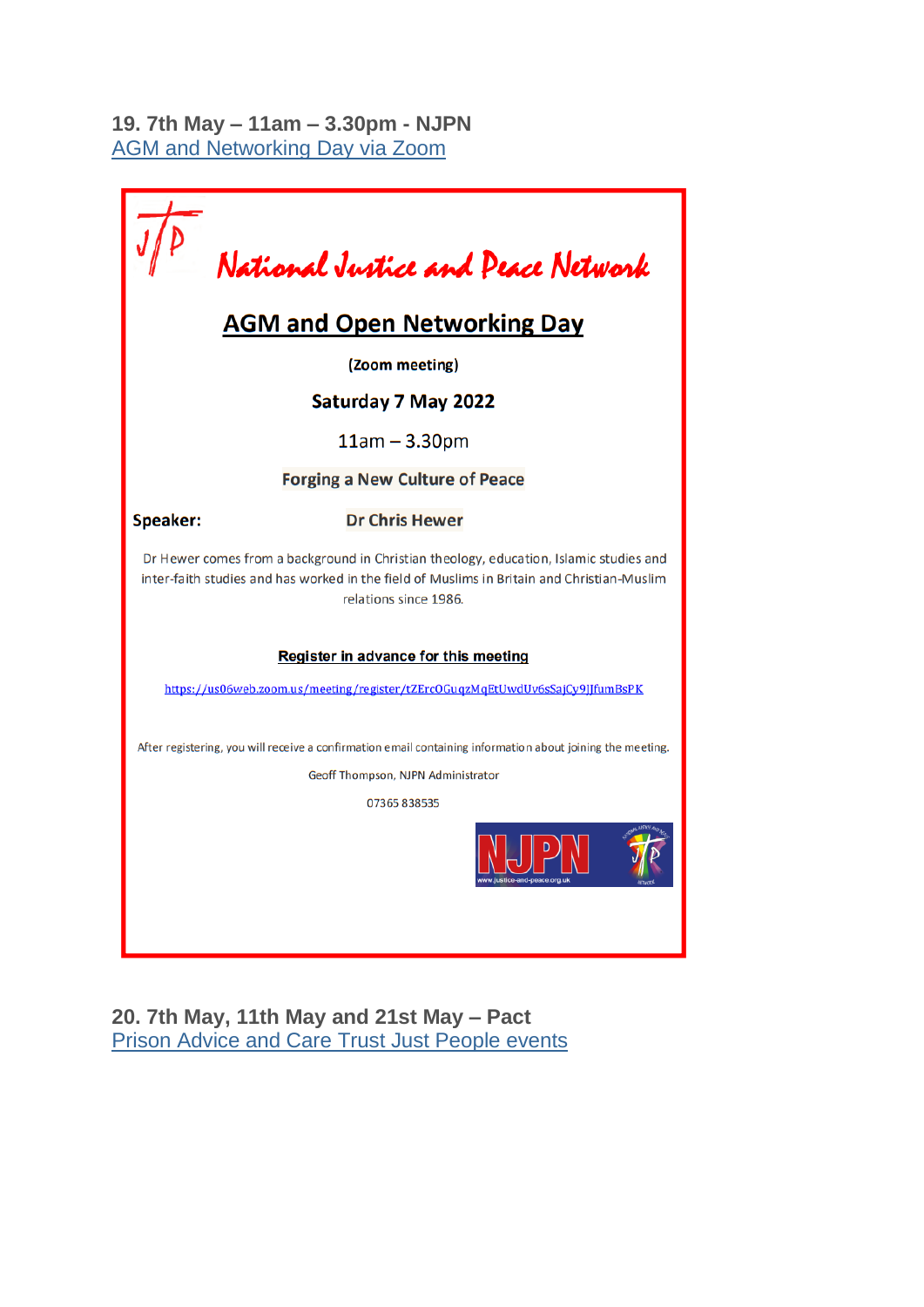## **21. 14th May 2022 - End Apartheid/Free Palestine**



**22. 14th May - 25th June - Friends of the Earth** Groundswell Events - [various dates around the country.](https://justice-and-peace.us7.list-manage.com/track/click?u=43dc262537b1536e87dc04eca&id=e6b4295e3f&e=21ab98db78)

**23. 15th - 27th May - The Bethlehem Institute of Peace and Justice** [Summer Intensive Course in Peacemaking and Justice](https://justice-and-peace.us7.list-manage.com/track/click?u=43dc262537b1536e87dc04eca&id=da550b0025&e=21ab98db78)

**24. 21st May - Global Justice Now** [Day of Action against Corporate Courts](https://justice-and-peace.us7.list-manage.com/track/click?u=43dc262537b1536e87dc04eca&id=318f612887&e=21ab98db78)

**25. 22nd - 29th May - Laudato Si' Week** [Listening and Journeying Together](https://justice-and-peace.us7.list-manage.com/track/click?u=43dc262537b1536e87dc04eca&id=97d3def059&e=21ab98db78)

**26. 4th June - 10am to 3.30pm including 12.15pm Mass - Lancaster Diocese Faith & Justice Commission and NJPN in North West** 'Finding Jesus in the Eucharist, the Poor and Creation'

St Wilfrid's RC Parish Centre Chapel Street, Preston (5 minutes walk from Railway Station)

Keynote speaker- Fr Eamonn Mulcahy - Fr Eamonn will then pose three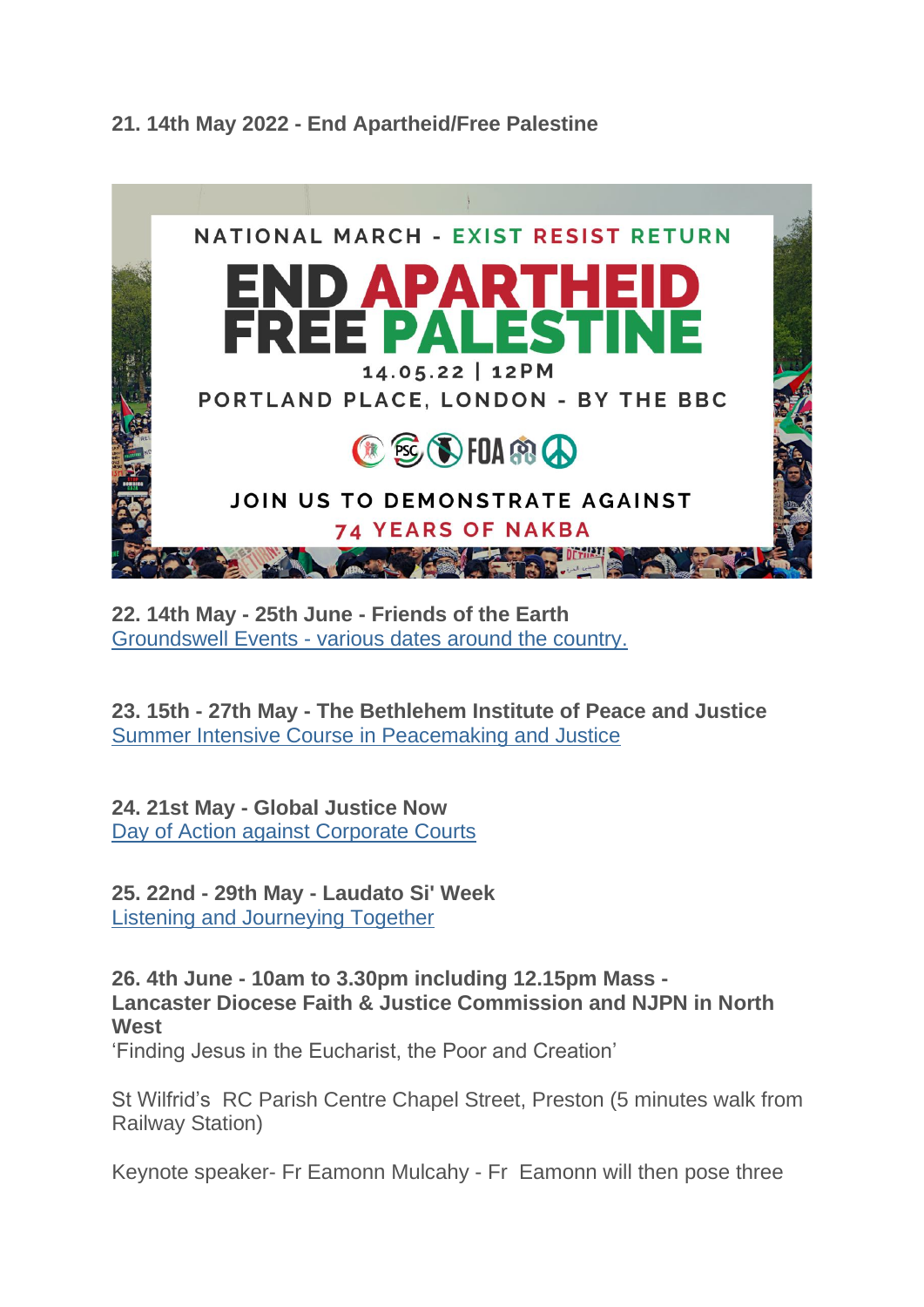different questions for groups to think about and discuss, then preach at 12.15pm Mass. After lunch short presentations. Book via - Eventbrite - [Finding Jesus in the Eucharist](https://justice-and-peace.us7.list-manage.com/track/click?u=43dc262537b1536e87dc04eca&id=873efdab5a&e=21ab98db78)

**27. 11th June - various organisations incl. JPIT** [From the Ground Up: unearthing](https://justice-and-peace.us7.list-manage.com/track/click?u=43dc262537b1536e87dc04eca&id=cd36c1ca8e&e=21ab98db78) hope and seeking justice

**28. 12th June - Ecumenical Council for Corporate Responsibility** [Tax Justice Sunday](https://justice-and-peace.us7.list-manage.com/track/click?u=43dc262537b1536e87dc04eca&id=698c57f60b&e=21ab98db78)

**29. 18th June -** [Pax Christi AGM](https://justice-and-peace.us7.list-manage.com/track/click?u=43dc262537b1536e87dc04eca&id=dd2d2b4d42&e=21ab98db78) 

**30. 25th June - JPIC Save the Date Spring Assembly, Dover. Details to follow.**

#### **31. 8th - 10th July - Student Christian Movement** [Reinventing Radical: Courageous Discipleship for a Changing World](https://justice-and-peace.us7.list-manage.com/track/click?u=43dc262537b1536e87dc04eca&id=6c90dad30b&e=21ab98db78)

# **32. 22nd - 24th July - NJPN Annual Conference**

[Hope! A verb with its sleeves rolled up.](https://justice-and-peace.us7.list-manage.com/track/click?u=43dc262537b1536e87dc04eca&id=89420eca08&e=21ab98db78)

Bookings now open. Don't forget it is cheaper if you book before the 20th May!

**33. 2nd - 4th September - The Runnymede Trust** [We Move: Race Equality & Migrants Rights Summit](https://justice-and-peace.us7.list-manage.com/track/click?u=43dc262537b1536e87dc04eca&id=1c8e7f6e35&e=21ab98db78)

## **34. 17th September - JPIC Save the Date** Golden Jubilee Celebration in London- Details to Follow

35. 7th-8th October – [Green Christian Conference](https://justice-and-peace.us7.list-manage.com/track/click?u=43dc262537b1536e87dc04eca&id=7f60a77f56&e=21ab98db78)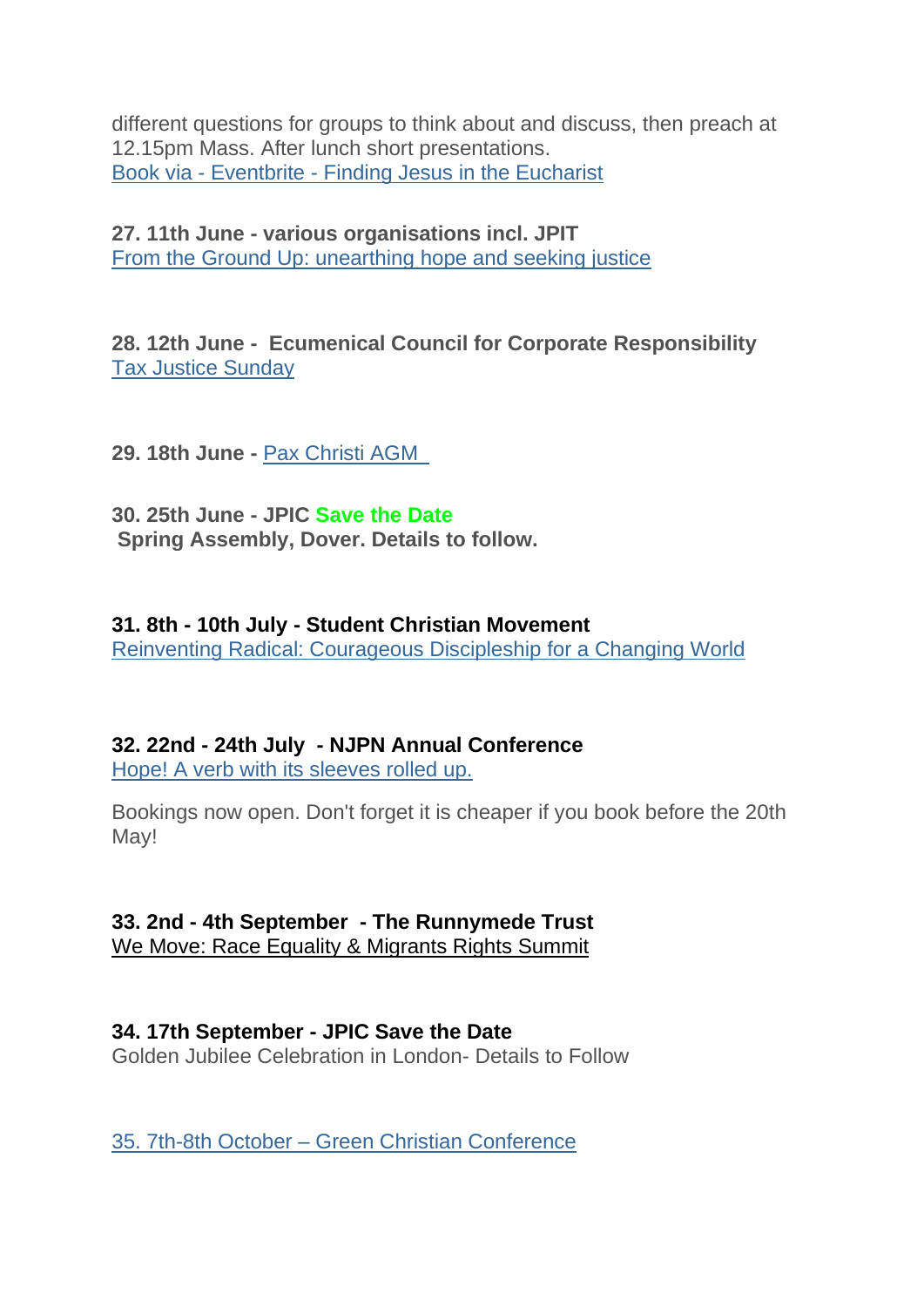## **Actions**

### **36. Urge the Foreign Secretary to Fix the Food System**

CAFOD writes: - *Our global food system is broken. A few giant corporations put profits before people, and millions of small farmers who grow our food are kept in poverty. The system is bad for the climate too: the way we produce food is responsible for a third of all harmful greenhouse gas emissions.*

*The good news? Alternatives already exist. Small farmers like Alpona, in Bangladesh, are growing food in ways that provide a decent income for their families, help local economies and are good for the climate. Our food system can be transformed if more small farmers like Alpona are better supported. But the UK government gives the majority of its support to big businesses.*

[Will you email Liz Truss today?](https://justice-and-peace.us7.list-manage.com/track/click?u=43dc262537b1536e87dc04eca&id=ac6e85aa03&e=21ab98db78) The UK government must implement its COP26 commitments and support agricultural systems that tackle the climate crisis and put local communities first.

#### **37. Support Indigenous People in Columbia; No to La Puente Pit**

London Mining Network write: - *We're asking our friends and supporters to take a moment today to stand in solidarity with people in Colombia who are*  facing the prospect of yet another coal pit opening on their doorstep. If *you've followed our work over the past several years, you'll be aware of the devastating effects that the Cerrejon coal mine has had on the lives of people in La Guajira. From forced evictions to the loss of clean water, through to death threats against those who have spoken out, the Cerrejon mine has caused a huge amount of suffering so that London based corporations can profit from fossil fuel extraction. Now the company wants to expand and open the Puente pit for mining.*

[Please support their petition to the British Government.](https://justice-and-peace.us7.list-manage.com/track/click?u=43dc262537b1536e87dc04eca&id=8998547b02&e=21ab98db78)

#### **38. Councils: Ban the Bailiffs**

Jubilee Debt Campaign says: - *If you are facing bills for council tax, you are not alone. Across the UK £4.4 billion is now owed in council tax backpayments. The cost of living crisis and the pandemic are pushing millions of us into debt.*

*Despite this growing crisis, many councils still use bailiffs to collect council tax. A visit from a bailiff is one of the most stressful parts of dealing with*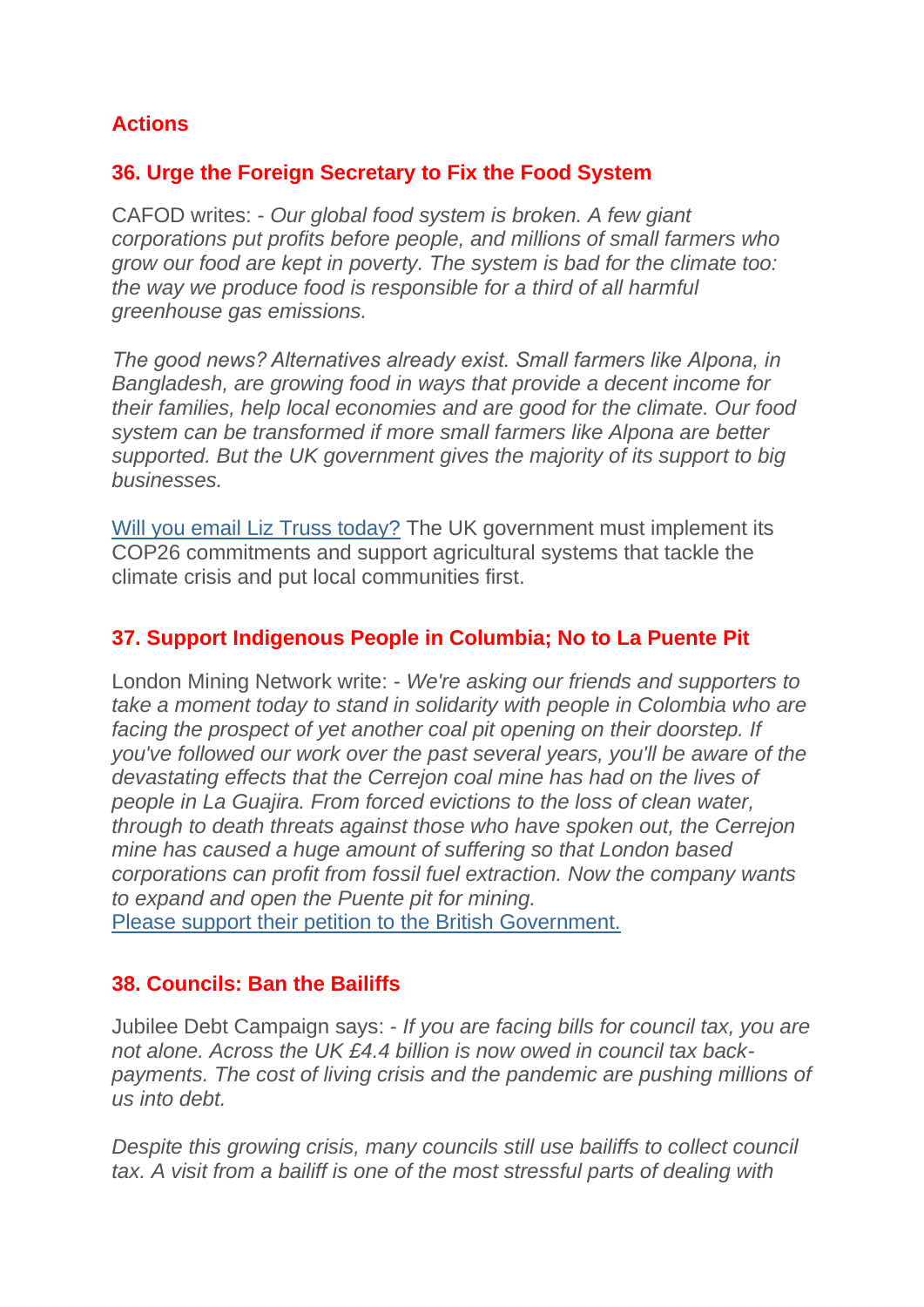*debt. It's outdated, wrong and just doesn't work.*

*Some councils have stopped using bailiffs altogether. Right now, we've got a chance to make sure the rest of them do too.*

[Sign their petition here.](https://justice-and-peace.us7.list-manage.com/track/click?u=43dc262537b1536e87dc04eca&id=a967f5a05c&e=21ab98db78)

## **39. Stop Arming Israel**

Palestine Solidarity Campaign say: - *In April alone, Israeli forces have killed at least 16 Palestinians, while many more have been injured by live ammunition, and detained. Those killed include 16 year old Mohammad Hussein Mohammad Qassim, from Jenin. He is the 6th Palestinian child shot and killed by Israeli forces in 2022, according to documentation by Defense for Children International-Palestine.*

*Israel uses routine violence to maintain a system of occupation, dispossession, and racial discrimination against Palestinians. This includes unlawful killing, arbitrary arrest and detention, torture, house demolition and seizure, and forcible transfer.*

*Despite this, the UK government regularly approves military technology and arms exports to Israel, including for weapons of the type used in clear violation of international law, against its own arms export criteria. This means that the UK is providing material support for Israeli apartheid.*

*[Write to your MP to call on them to demand the Government to stop arming](https://justice-and-peace.us7.list-manage.com/track/click?u=43dc262537b1536e87dc04eca&id=42b6111f4d&e=21ab98db78)  [Israel!](https://justice-and-peace.us7.list-manage.com/track/click?u=43dc262537b1536e87dc04eca&id=42b6111f4d&e=21ab98db78)*

## **40. Vacancies**

## **Catholic Union**

The Catholic Union is looking for a Public Affairs and Communications Assistant.

Details are available through [ICN,](https://justice-and-peace.us7.list-manage.com/track/click?u=43dc262537b1536e87dc04eca&id=4d71130925&e=21ab98db78) with the deadline being the 6th May 2022.

## **Church Action on Poverty**

Church Action on Poverty has a vacancy for a Speaking Truth to Power Development Coordinator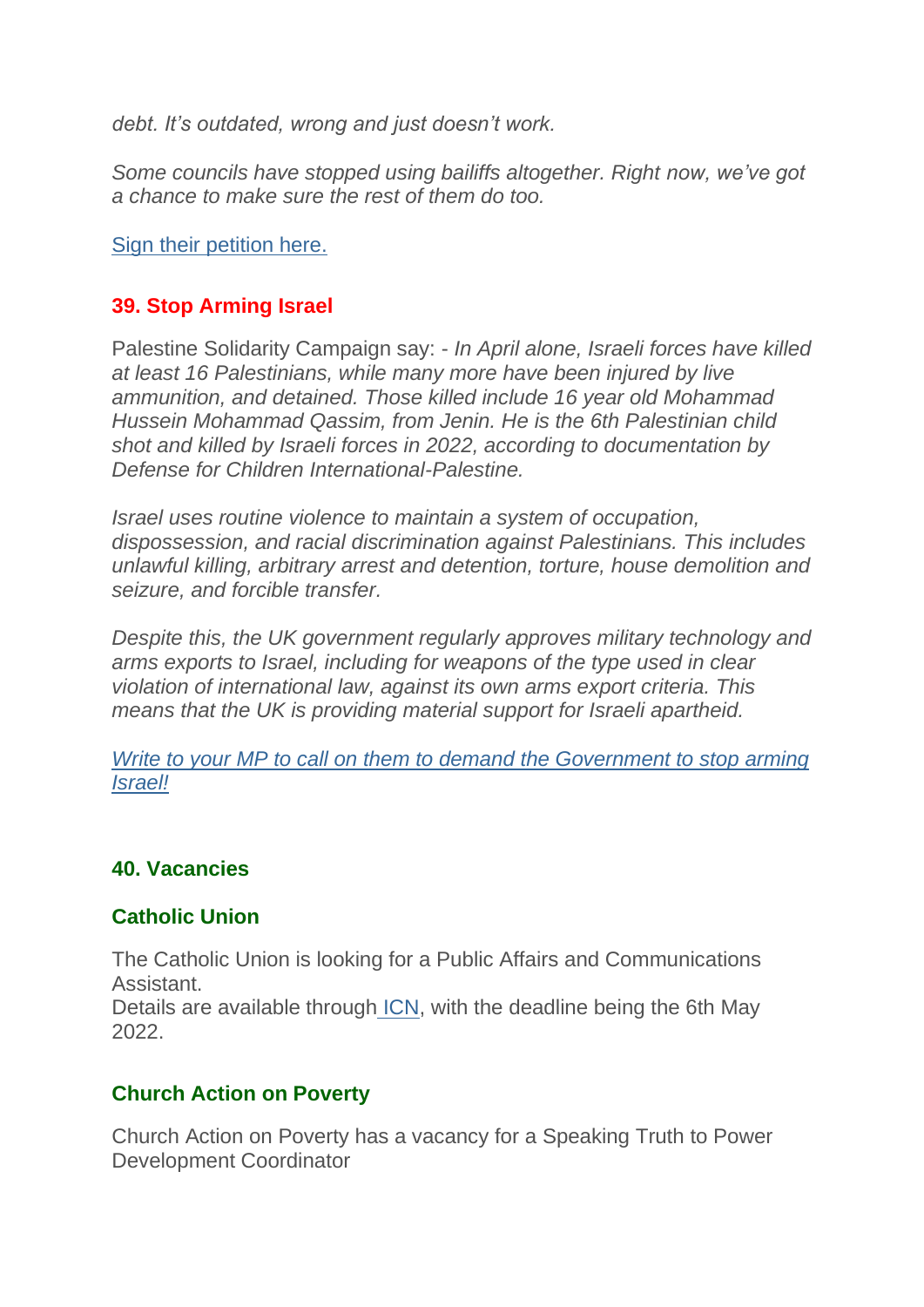Details are on their [website.](https://justice-and-peace.us7.list-manage.com/track/click?u=43dc262537b1536e87dc04eca&id=a634dce1b7&e=21ab98db78) Closing date is the 29th April.

#### **Olallo House**

St John of God Hospitaller Services, Olallo House in London are looking for Project Workers who speak a second language/multilingual. Details are again on [ICN,](https://justice-and-peace.us7.list-manage.com/track/click?u=43dc262537b1536e87dc04eca&id=f29fc530c6&e=21ab98db78) and the closing date is the 27th April.

#### **Volunteer Opportunities with Friends of the Holy Land**

For more details on the above, check out [ICN.](https://justice-and-peace.us7.list-manage.com/track/click?u=43dc262537b1536e87dc04eca&id=e15b206242&e=21ab98db78)

## **THE LAST WORD**

#### **41. A Ukrainian Prayer by John Rutter**

John Rutter, Composer and Conductor, writes: - *'How can a composer respond to a global tragedy? By writing music is the most obvious thing. Like everybody, I've been shocked and dismayed by the events of recent days, and the first thing I wanted to do was write some music that would respond in my own way.*

*I* went to a late night service in my old college chapel, where they sang a *setting of a lovely Ukrainian prayer. So, having encountered the text in another musical setting on Wednesday night, on Thursday, I wrote my own music. I hope the meaning of the text will resonate in people's hearts.'*

You can listen to this beautiful piece of music through John Rutter's website [here.](https://justice-and-peace.us7.list-manage.com/track/click?u=43dc262537b1536e87dc04eca&id=1811cd13c4&e=21ab98db78)

#### **Note on Data Protection**

Your email address is stored with MailChimp only to allow us to send you these emails, and to track interactions (e.g. open rates). To read more about how MailChimp stores and uses your information, click here for the full [MailChimp Privacy Policy.](https://justice-and-peace.us7.list-manage.com/track/click?u=43dc262537b1536e87dc04eca&id=b12093f926&e=21ab98db78) Sections referring to Distribution Lists concern your emails.

No sensitive data (such as credit card details) is given to MailChimp because we do not have an e-commerce element.

You can **unsubscribe** or **update your preferences** at any time by clicking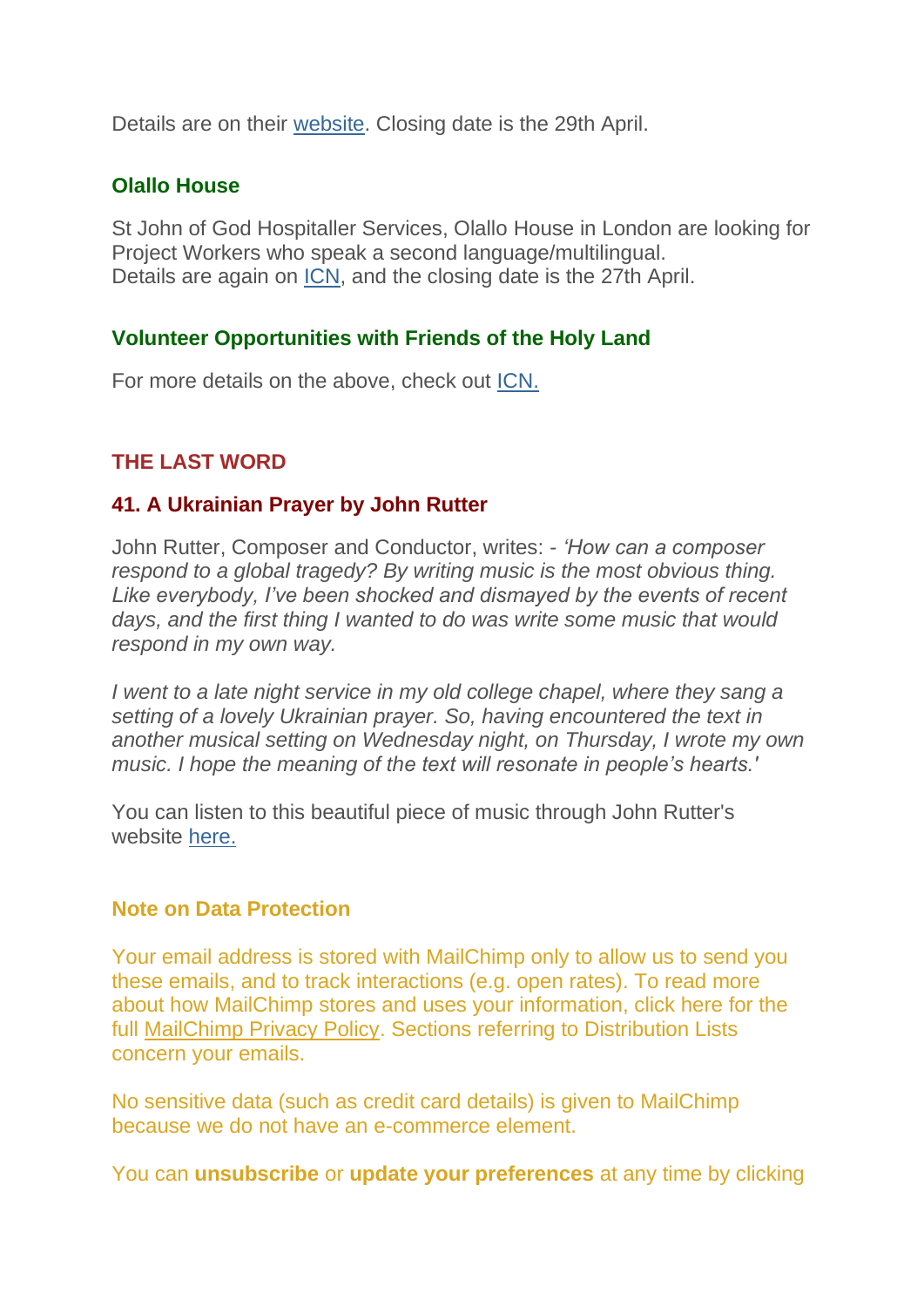#### the links at the bottom of the page.

#### **NEWS LINKS**

### **Independent Catholic News**

Find Justice and Peace stories at: [http://www.indcatholicnews.com/news/justice-peace-environment](https://justice-and-peace.us7.list-manage.com/track/click?u=43dc262537b1536e87dc04eca&id=571733aaa1&e=21ab98db78) [Sign up](https://justice-and-peace.us7.list-manage.com/track/click?u=43dc262537b1536e87dc04eca&id=cb98e33d01&e=21ab98db78) to receive these regularly.

### **Catholic Communications Network**

Find news stories at [www.catholicnews.org.uk](https://justice-and-peace.us7.list-manage.com/track/click?u=43dc262537b1536e87dc04eca&id=0a18a7eaf3&e=21ab98db78)

Latest Zenit Headlines [here](https://justice-and-peace.us7.list-manage.com/track/click?u=43dc262537b1536e87dc04eca&id=e2a2103bc1&e=21ab98db78)

Vatican News homepage: [www.vaticannews.va](https://justice-and-peace.us7.list-manage.com/track/click?u=43dc262537b1536e87dc04eca&id=51e9914b9d&e=21ab98db78)

**World Council of Churches** [https://www.oikoumene.org/en/](https://justice-and-peace.us7.list-manage.com/track/click?u=43dc262537b1536e87dc04eca&id=9f82e7711f&e=21ab98db78)

#### **UK Parliament News**

[https://www.parliament.uk/business/news/](https://justice-and-peace.us7.list-manage.com/track/click?u=43dc262537b1536e87dc04eca&id=fea2536572&e=21ab98db78)

Follow us on Twitter: @NJandPNetwork

Follow us on Facebook: National Justice and Peace Network

**Registered Office: - NJPN, 39 Eccleston Square, London SW1V 1BX** Telephone Numbers: - 020 7901 4864 and 07365 838535

#### **About these E-BULLETINS**

The items above are emails received from around the Network which may be of interest to those involved in working for justice and peace.

The views expressed are not necessarily those of NJPN.

To **unsubscribe** from these mailings, email [eb](mailto:admin@justice-and-peace.org.uk)ulletin@justice-and-peace.org with "unsubscribe" in the subject box. We also welcome your **feedback** at the same address.

**Forwarding these emails:** Please feel free to forward these emails on to your contacts – *but please remember to tell them to contact YOU if they want to unsubscribe!*

#### **Urgent Actions**:

We sometimes receive emails that need immediate action and cannot wait for the weekly bulletin. To receive these items email the same address with **"urgent actions"** in the subject box.

*If you appreciate these bulletins, help to keep them coming by donating to NJPN:*